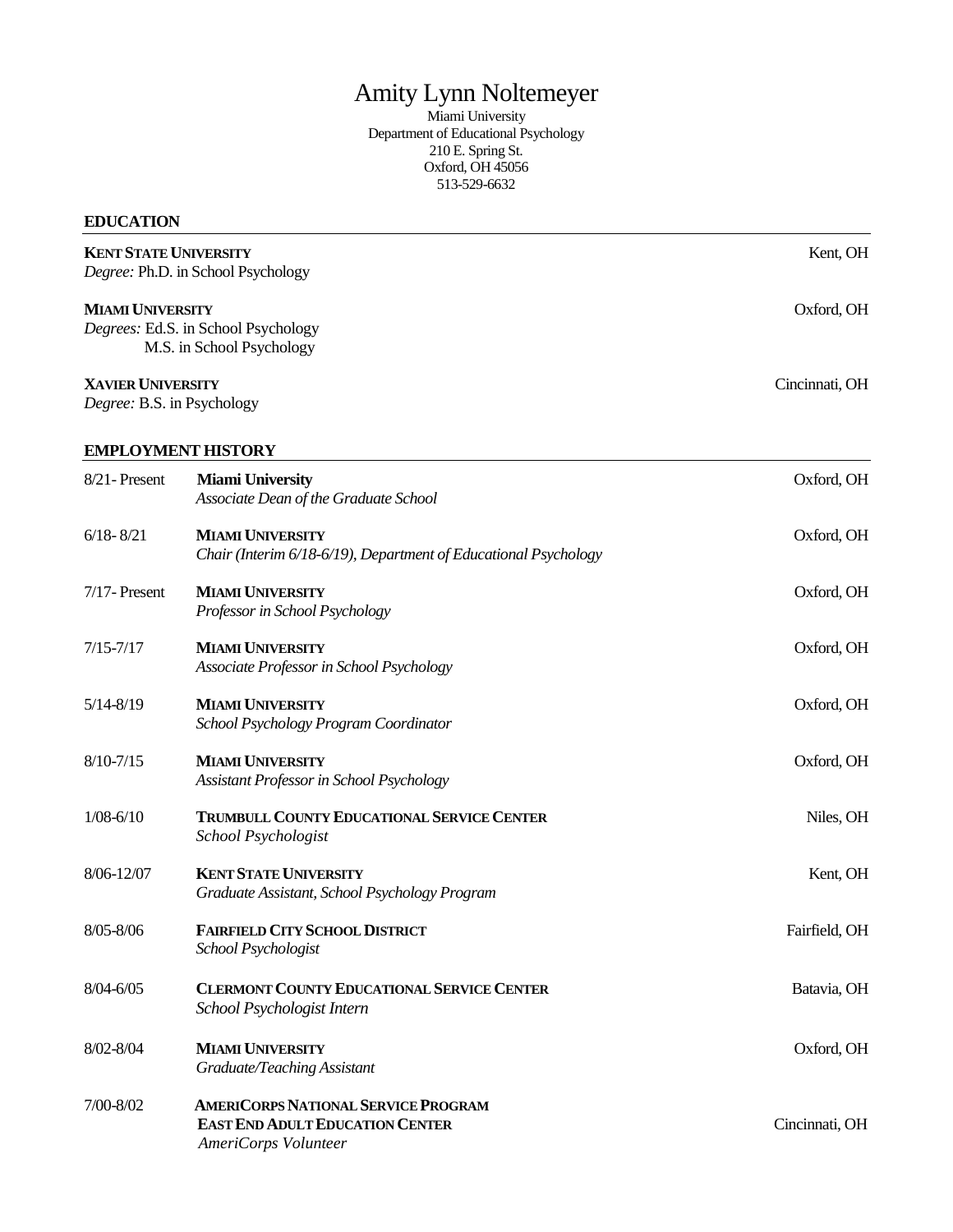#### **GRANT FUNDING**

*External Grants*

- Co-PI with Drs. Cricket Meehan, Deborah Robison, Kristy Brann, Sharon Custer, and Suzanne Klatt on the grant "GEER Funds to Enhance Mental Health, Behavioral Health, and Substance Use Services and Supports for Ohio's K-12 Schools." (aka "Ohio School Wellness Initiative" project) (funded; \$6,000,000 from January 2021-September 2022 by the Ohio Department of Education and Ohio Department of Mental Health and Addiction Services).
- Co-PI with Drs. Anthony James, Veronica Barrios, and Kevin Bush on the grant "Evaluation of the Butler County Success Program (2020-2021)" (funded; \$18,000 in 2021-2022)
- Co-PI with Drs. Anthony James, Veronica Barrios, and Kevin Bush on the grant "Butler County Success Program Evaluation (2020-2021)" (funded; \$18,000 in 2020-2021)
- Co-PI with Drs. Tammy Brown and Glenn Plat on the proposed grant project "Technological Innovation to Teach Antiracism and Bridge the Digital Divide" (awaiting decision, proposal submitted to the Spencer Foundation in November 2020).
- Co-PI with Dr. Kristy Brann on the contract "Hamilton County ESC/Miami University School of Psychology Case Management Program" (funded; \$55,605 in 2020-2021).
- Co-PI with Dr. Cricket Meehan on the grant "Making Ohio AWARE: Building Statewide Mental Health First Aid Capacity" (funded \$1,855,388 between 2014-2019 by the Substance Abuse and Mental Health Services Administration, with the Ohio Department of Education serving as the pass-through agency)
- Co-PI with Dr. Cricket Meehan on the grant "Positive Transformations for Ohio Schools: Building Statewide Positive Supports" (funded \$571,961 between 2014-2019 by the U.S. Department of Education, with the Ohio Department of Education serving as the pass-through agency)
- Co-PI with Drs. Anthony James, Veronica Barrios, and Kevin Bush on the grant "Butler County Success Program Evaluation (2019-2020)" (funded; \$18,000 in 2019-2020)
- Co-PI with Dr. Kristy Brann on the contract "Hamilton County ESC/Miami University School of Psychology Case Management Program" (funded; \$14,970 in 2019-2020).
- Co-PI with Drs. Anthony James, Veronica Barrios, and Kevin Bush on the grant "Butler County Success Program Evaluation (2018-2019)" (funded; \$18,000 in 2018-2019)
- Co-PI with Drs. Anthony James and Kevin Bush on the grant "Community Assessment for Butler and Preble County Early Learning Centers – 2018" (funded \$4,957.22 from January 2018 – June 2018)
- Co-PI with Dr. Andrew Saultz (PI) on the grant "Understanding the Implementation of State ESSA Accountability Plans." (not funded in 2018; proposal for \$49,482.00).
- Co-PI with Drs. Anthony James and Kevin Bush on the grant "Butler County Success Program Evaluation (2017- 2018)" (funded \$18,000 in 2017-2018)
- Co-PI with Drs. Anthony James and Kevin Bush on the grant "Evaluation of Butler and Preble County Head Start and Early Head Start Programs" (funded \$10,000 in 2015-2016; funded \$10,000 in 2016-2017; funded \$10,000 in 2017- 2018)
- Co-PI with Drs. Anthony James and Kevin Bush on the grant "Butler County Success Program Evaluation- Year 12" (funded \$18,000 in 2016-2017)
- Co-PI with Drs. Anthony James and Kevin Bush on the grant "Community Assessment for Warren County Community Services Early Learning Center" (funded \$4,736 in 2015-2016)
- Co-PI with Drs. Anthony James and Kevin Bush on the grant "Butler County Success Program Evaluation- Year 11" (funded \$18,000 in 2015-2016)
- Co-PI with Drs. Kevin Bush and Anthony James on the grant "Evaluation of the Butler County Success Program- Year 10" (funded \$18,000 in 2014-2015)
- Co-PI with Drs. Kevin Bush, Anthony James, and Doris Bergen on the grant "Evaluation of the Butler County Success Program- Year 9" (funded \$18,000 in 2013-2014)
- Co-PI with Drs. Kevin Bush and Doris Bergen on the grant "Evaluation of the Butler County Success Program- Year 8" (funded \$24,052 in 2012-2013)
- Co-PI with Drs. Kevin Bush and Doris Bergen on the grant "Evaluation of the Butler County Success Program- Year 7" (funded \$27,994 in 2011-2012)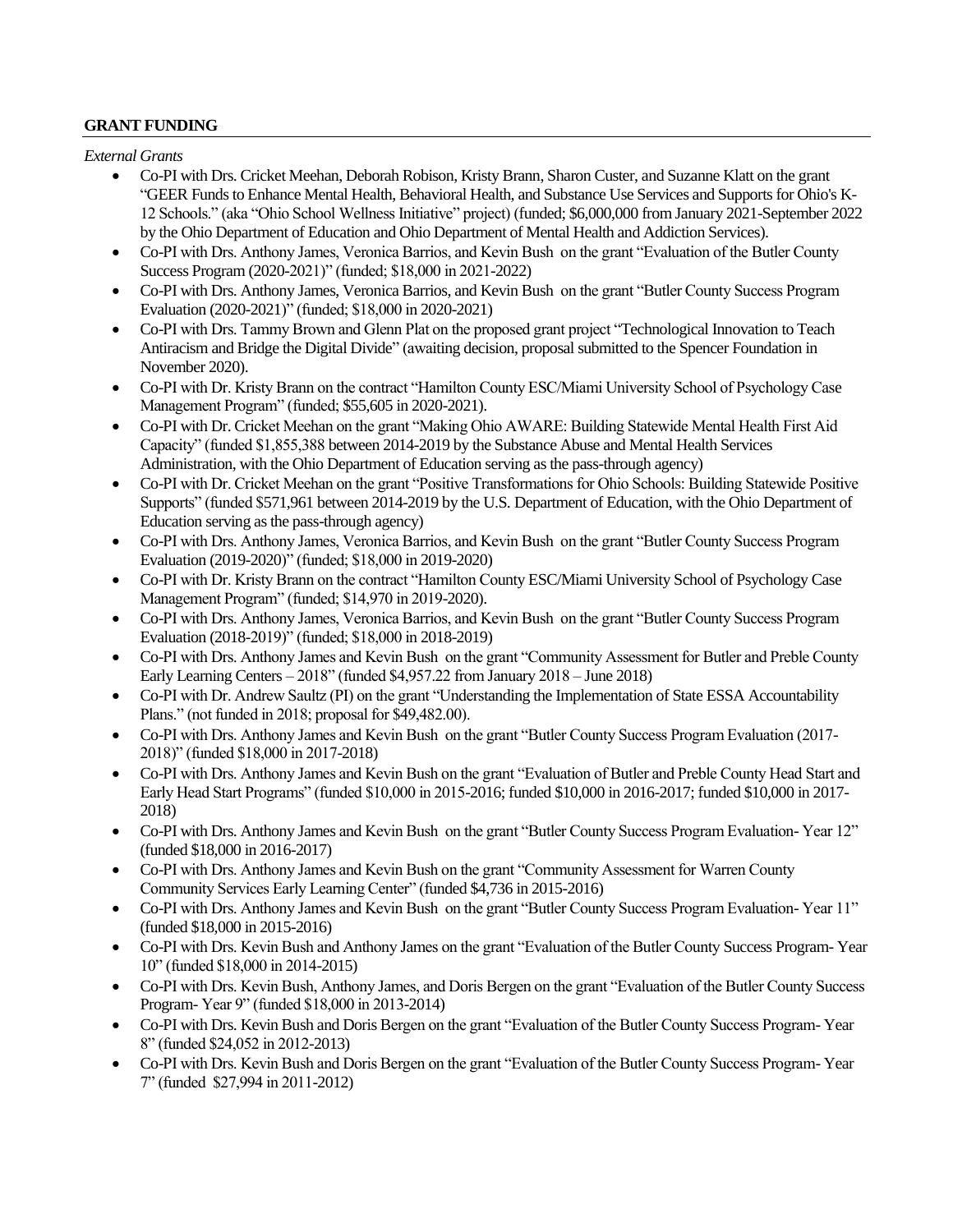#### *Internal Grants*

- Miami University Boldly Creative fund (round 3) proposal "Expanding Graduate Program in Special Education," funded \$32.620 in 2020-2021 by Miami University.
- Joyce Barnes Farmer Guest Professorship Award, funded \$1,200 by the Miami University College of Education, Health, & Society in 2020
- EHS Interdisciplinary Research Seed Grant, funded \$9,394 by Miami University College of Education, Health, & Society in 2017
- Eloise Martin Grant Award, funded \$300 by Miami University College of Education, Health, & Society in 2015
- Individual faculty grant, funded \$2,000 by Howe Writing Center at Miami University in 2014
- Assigned Research Appointment, funded by Miami University in fall 2013
- PREP Award, funded \$500 by Miami University for publishing costs in summer 2013
- Eloise Martin Grant Award, funded \$555 by Miami University School of Education, Health, & Society in 2013
- \$438 small grant, funded by EHS Partnership Office at Miami University to support a research project designed to evaluate the effectiveness of an extracurricular program on girls' self-esteem in 2011
- Undergraduate Summer Scholars Program award, funded by Miami University in 2011
- EHS Small Research Grant, funded \$2,000 by Miami University School of Education, Health, & Society in 2011
- Mentoring Grant, funded by Miami University School of Education, Health, & Society in 2010, 2011, 2012, 2013, 2016
- Summer Research Award, funded \$5,000 by Miami University School of Education, Health, & Society in 2010 and 2011

#### **PUBLICATIONS**

*(\*denotes graduate student contributor; \*\*denotes undergraduate student contributor)*

#### *Books*

 **Noltemeyer, A.,** & Mcloughlin, C.S. (Eds.) (2012). *Disproportionality in education and special education: A guide to creating more equitable learning environments.* Springfield, IL: Charles C. Thomas Publisher, Ltd.

#### *Chapters*

- **Noltemeyer, A.,** & Brann, K. (in press). Best practices in fostering children's resilience from a social justice perspective. In P.L Harrison, S.L. Proctor, & A. Thomas (Eds.), *Best practices in school psychology (7th ed.): Studentlevel services.* Bethesda, MD: National Association of School Psychologists.
- James, A.G., **Noltemeyer, A.,** Roberts, D.\*, & Bush, K.R. (in press). Family processes and competence in a positive youth development context: Perspectives for African American youth. In R. Dimitrova & N. Wiium (Eds.), *Handbook of Positive Youth Development.* Springer.
- **Noltemeyer, A.**, Meehan, C., Jordan, E., & Petrasek, M. (2021). Implementing statewide practices that promote student wellness and resilience (pp. 459-480). In P.J. Lazarus, S. Suldo, & B. Doll (Eds.), *Fostering the emotional wellbeing of our youth: A school-based approach.* Oxford University Press.
- **Noltemeyer, A.,** McLaughlin, C. L., McGowan, M. R., & Johnson, C. (2020). Family responses to school and community mass violence. In C. A. Price, K. R. Bush, & S. J. Price (Eds.), *Families & change: Coping with stressful events and transitions* (6<sup>th</sup> ed). Thousand Oaks, California: SAGE Publications, Inc.
- **Noltemeyer, A.,** Harper, E., & James, A. (2018). Culturally responsive Positive Behavioral Interventions and Supports (pp. 93-102). In D. Sibnath (Ed.), *Positive schooling: A holistic approach for healthy development.* Singapore, Springer.
- **Noltemeyer, A.,** & Harper, E. (2018). Systems change and program evaluation (pp. 197-212). In S. L. Grapin & J. Kranzler (Eds.), *School psychology: Professional issues and practices.* New York, NY: Springer.
- **Noltemeyer, A.** & Mcloughlin, C.S. (2018). Publishing in School Psychology International. In R.G. Floyd (Ed.), *Publishing in school psychology and related fields: An insider's guide.* New York: NY. Routledge.
- **Noltemeyer, A.,** McLaughlin, C. L., & McGowan, M. R. (2017). Family responses to school and community mass violence. In C. A. Price, K. R. Bush, & S. J. Price (Eds.), *Families and change: Coping with stressful events and transitions* (269-289). Thousand Oaks, California: SAGE Publications, Inc.
- **Noltemeyer, A.** (2014). Best practices in fostering student resilience. In P.L Harrison & A. Thomas (Eds.), *Best practices in school psychology (6th ed.): Student-level services*. Bethesda, MD: National Association of School Psychologists.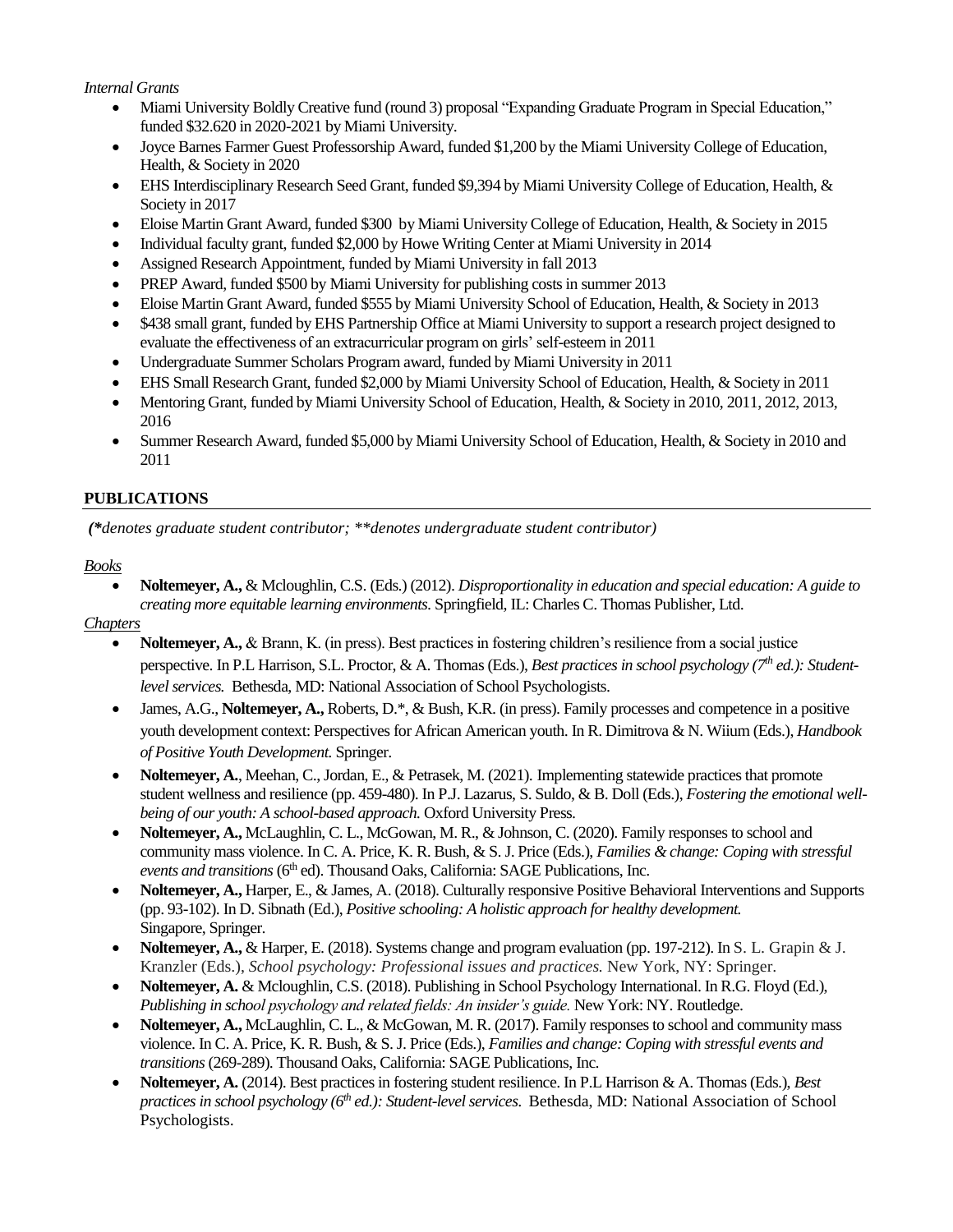- **Noltemeyer, A.** (2014). Screening and targeting at-risk students (pp. 19-36). In R. Witte & S.M. Howard (Eds.), *Mental Health Practice in Today's Schools: Current Issues and Interventions*. New York: Springer Publishing Company.
- **Noltemeyer, A**. & Fenning, P. (2013). Systemic school discipline: Issues of equity from a social justice perspective (pp. 91-117). In D. Shriberg, S.Y. Song, A.H. Miranda, & K.M. Radliff (Eds.), *School psychology and social justice: Conceptual foundations and tools for practice.* New York: Routledge.
- **Noltemeyer, A**., Mujic, J, & Mcloughlin, C.S. (2012). The history of inequity in education. In A. Noltemeyer & C.S. Mcloughlin (Eds.) *Disproportionality in education and special education: A guide to creating more equitable learning environments* (pp.3-15)*.* Springfield, IL: Charles C. Thomas Publisher, Ltd.
- **Noltemeyer, A**. (2012). Addressing the achievement gap with response to intervention. In A. Noltemeyer & C.S. Mcloughlin (Eds.) *Disproportionality in education and special education: A guide to creating more equitable learning environments* (pp.214-236)*.* Springfield, IL: Charles C. Thomas Publisher, Ltd.
- **Noltemeyer, A.L**, McLaughlin, C.L., & Mcloughlin, C.S. (2009). Disproportionality in special education: Synthesis, Illustration, and Implications. In O. Demir & C. Celik (Eds.), *Multimedia in education and special education* (pp.169- 183). Hauppauge, NY: Nova Publishers.

#### *Refereed*

- Naser, S. C., Brann, K. L., & **Noltemeyer, A.** (2021). A brief report on the promise of system 2 cues for impacting teacher decision-making in school discipline practices for Black male youth. *School Psychology, 36*(3), 196– 202. https://doi.org/10.1037/spq0000363
- Petrasek, M., James, A., **Noltemeyer, A.,** Green, J., & Palmer, K.\* (2021). Enhancing motivation and engagement within a PBIS framework. *Improving Schools.* doi: 10.1177/13654802211002299
- **Noltemeyer, A.**, James, A., Bush, K., Bergen, D., Patton, J., & Barrios, V. (2021). The relationship between deficiency needs and growth needs: The continuing empirical investigation of Maslow's theory. *Child & Youth Services, 42*, 24-42, doi: 10.1080/0145935X.2020.1818558
- **Noltemeyer, A.,** Kunesh, C., Harper, E., & Davis, D. (2020). Using conjoint analysis to examine bias in referral to a behavior intervention program. *Psychology in the Schools, 58,* 89-106. doi: 10.1002/pits.22437
- Morrison, J.Q., & Davies, S.C., & **Noltemeyer, A.** (2020). An analysis of the workforce pipeline in school psychology. *Contemporary School Psychology.* doi: 10.1007/s40688-020-00319-4
- Palmer, K.\*, & **Noltemeyer, A.** (2019). Professional development in schools: Predictors of effectiveness and implications for statewide PBIS trainings. *Teacher Development.* doi: 10.1080/13664530.2019.1660211
- James, A.G., **Noltemeyer, A.,** Ritchie, R.\*, & Palmer, K.\* (2019). Longitudinal disciplinary and achievement outcomes associated with school-wide PBIS implementation level. *Psychology in the Schools, 56,* 1512-1521*.* doi: 10.1002/pits.22282.
- **Noltemeyer, A.,** Huang, H., Meehan, C., Jordan, E., Morio, K., Shaw, K,\* (2019). Youth Mental Health First Aid: Outcomes of a statewide roll-out in Ohio. *Journal of Applied School Psychology*. doi:10.1080/15377903.2019.1619645
- **Noltemeyer, A**., Palmer, K.\*, James, A., & Petrasek, M. (2019). Disciplinary and achievement outcomes associated with school-wide PBIS implementation level. *School Psychology Review, 48* (1), 81-87.
- Kunesh, C.\*, & **Noltemeyer, A.** (2019). Understanding disciplinary disproportionality: Stereotypes shape pre-service teachers' beliefs about Black boys' behavior. *Urban Education*, *54*(4), 471-498. doi:10.1177/0042085915623337.
- **Noltemeyer, A.**, Palmer, K.\*, James, A.G., & Wiechman, S.\*\* (2018). School-wide Positive Behavioral Interventions and Supports (PBIS): A synthesis of existing research. *International Journal of School & Educational Psychology,* doi: 10.1080/21683603.2018.1425169.
- Wang, Y.\*, Li, T., **Noltemeyer, A**., Wang, A., Zhang, J.\*, & Shaw, K.\* (2018). Cross-cultural adaptation of international college students in the United States. *Journal of International Students, 8*(2), 821-842. doi: 10.5281/zenodo.1250383.
- Wasburn-Moses, L., & **Noltemeyer, A.** (2018). Effectiveness of Campus Mentors, an alternative school/university partnership. *Preventing School Failure: Alternative Education for Children and Youth,* doi: 10.1080/1045988X.2017.1413534.
- Bush, K.R., **Noltemeyer, A.**, Wade, A. \*\*, & James, A. (2018). Longitudinal impact of a child and family intervention program for low-income families on children's reading and math skills. *International Journal of Interdisciplinary Educational Studies, 13* (3), 1-15. doi: 10.18848/2327-011X/CGP/v13i03/1-15.
- James, A., Smallwood, L.\*, & **Noltemeyer, A.**, Green, J. (2018). School climate as a consideration within a PBIS framework: Using multi-informant assessment to identify climate strengths and needs. *Educational Studies*, *44* (1), 115-118. doi: 10.1080/03055698.2017.1347495.
- Boone, W.J., & **Noltemeyer, A.** (2017). Rasch analysis: A primer for school psychologists. *Cogent Education.* https://doi.org/10.1080/2331186X.2017.1416898.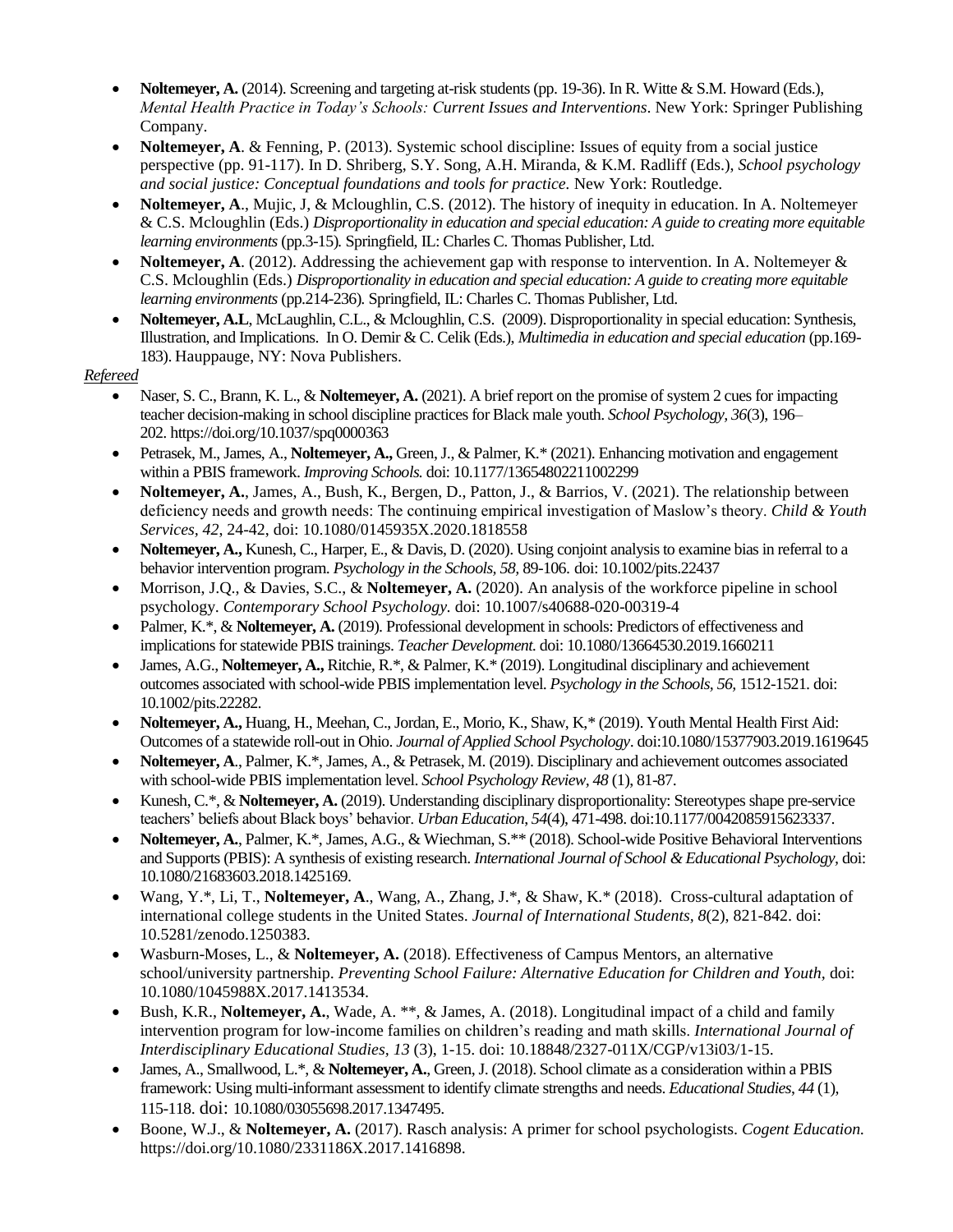- **Noltemeyer, A.**, Petrasek, P., Stine, K., Palmer, K.\*, Meehan, C., & Jordan, E. (2017). Evaluating and celebrating PBIS success: Development and implementation of Ohio's PBIS recognition system. *Journal of Applied School Psychology.* doi: 10.1080/15377903.2017.1381659.
- Pessoa, A., Coimbra, R., Bottrell, D., & **Noltemeyer, A**. (2017). Resilience processes within the school context of adolescents with a history of sexual violence. *Educação em Revista.* doi: 10.1590/0102-4698157785.
- Abdollahi, A., & **Noltemeyer, A.** (2016). Academic hardiness: Mediator between sense of belonging to school and academic achievement? *The Journal of Educational Research.* doi: 10.1080/00220671.2016.1261075.
- Black, J.\*, **Noltemeyer, A.L.,** Davis, D., & Schwartz, T. (2016). Pre-service teachers' responses to student behavior in a mixed-reality environment. *SAGE Open, 6*(1)*, 1-10.*
- **Noltemeyer, A.**, Ward, R.M., & Mcloughlin, C.S. (2015). Relationship between school suspension and student outcomes: A meta-analysis. *School Psychology Review, 44*(2), 224-240.
- Sharp, K.\*, Sanders, K.\*, **Noltemeyer, A.,** Hoffman, J. L., & Boone, W. J. (2015). The relationship between RTI implementation and reading achievement: A school-level analysis. *Preventing School Failure: Alternative Education for Children and Youth,* 1-9. doi: 10.1080/1045988X.2015.1063038.
- Wasburn-Moses, L., & **Noltemeyer, A.L.,** & Schmitz, K. (2015). Initial evidence of effectiveness of a new clinical practice model: Impact on learners at risk. *The Teacher Educator, 50*(3), 203-214*.*
- Ritz, M.\*, **Noltemeyer, A.,** Davis, D., & Green, J. (2014). Addressing preschool non-compliance: Insights revealed through systematic observation and interview. *Psychology in the Schools, 51,* 181-197. doi: 10.1002/pits.21744
- **Noltemeyer, A.L.,** Boone, W.J., & Sansosti, F.J. (2014). Assessing systems level RTI implementation for reading: Development and validation of the RTIS-R. *Assessment for Effective Intervention.*  doi:10.1177/1534508414530462.
- **Noltemeyer, A.,**Joseph, L., & Watson, M. \*\* (2014). Improving reading prosody and oral retell fluency: A comparison of three intervention approaches. *Reading Improvement, 51,* 221-232.
- Goforth, K. \*\*, **Noltemeyer, A.,** Patton, J., Bush, K.R., & Bergen, D. (2013). Understanding mathematics achievement: An analysis of the effects of student and family factors. *Educational Studies.* doi: 10.1080/03055698.2013.866890.
- **Noltemeyer, A.,** Proctor, S., & Dempsey, A. (2013). Race and ethnicity in school psychology publications: A content analysis and comparison to publications in related disciplines. *Contemporary School Psychology, 17,*  129-142*.*
- **Noltemeyer, A.**, & Bush, K. (2013). Adversity and resilience: A synthesis of international research. *School Psychology International, 34,* 474-487. doi: 10.1177/0143034312472758.
- **Noltemeyer, A.L.,** Joseph, L.M., & Kunesh, C.E.\* (2013). Effects of supplemental small group phonics instruction on kindergartners' word recognition performance. *Reading Improvement, 50,* 121-131.
- **Noltemeyer, A.,** & Sansosti, F.J. (2012). Tiered models of integrated academic and behavioral support: Effect of implementation level on academic outcomes. *Contemporary School Psychology, 16,* 117-127*.*
- **Noltemeyer, A.**, Bush, K., Patton, J, & Bergen, D. (2012). The relationship between deficiency needs and reading achievement: An empirical investigation of Maslow's theory. *Children and Youth Services Review, 34,*  1862-1867*.* doi: 10.1016/j.childyouth.2012.05.021.
- **Noltemeyer, A.,** Kunesh, C.\*, Hostutler, C.\*, Frato, P., & Sarr-Kerman, B.J. (2012). The effects of student and teacher characteristics on teacher impressions of – and responses to – student behaviors. *International Education Studies, 5,* 96-111. doi:10.5539/ies.v5n4p96.-
- **Noltemeyer, A.,** & McLaughlin, C.L. (2011). School psychology's Blueprint III: Knowledge, use, and competence. *School Psychology Forum, 5*, 74-86.
- Sansosti, F.J., Goss, S., & **Noltemeyer, A.** (2011). Perspectives of special education directors regarding response to intervention in secondary schools. *Contemporary School Psychology, 15,* 9-20.
- Sansosti, F.J., **Noltemeyer, A.**, & Goss, S. (2010). Principals' perceptions of the importance and availability of response to intervention practices within high school settings. *School Psychology Review, 39,* 286-295.
- **Noltemeyer, A**., & Mcloughlin, C.S. (2010). Patterns of exclusionary discipline by school typology, ethnicity, and their interaction. *Perspectives on Urban Education, 7,* 27-40.
- Mcloughlin, C.S. & **Noltemeyer, A.L.** (2010). Research into factors contributing to discipline use and disproportionality in major urban schools. *Current Issues in Education, 13*(2), 1-21. [http://cie.asu.edu/ojs/index.php/cieatasu/article/view/303.](http://cie.asu.edu/ojs/index.php/cieatasu/article/view/303)
- **Noltemeyer, A.L.** & Mcloughlin, C. S. (2010). Exclusionary discipline: Changes in disproportionality over time. *International Journal of Special Education*, *25*(1), 59-70.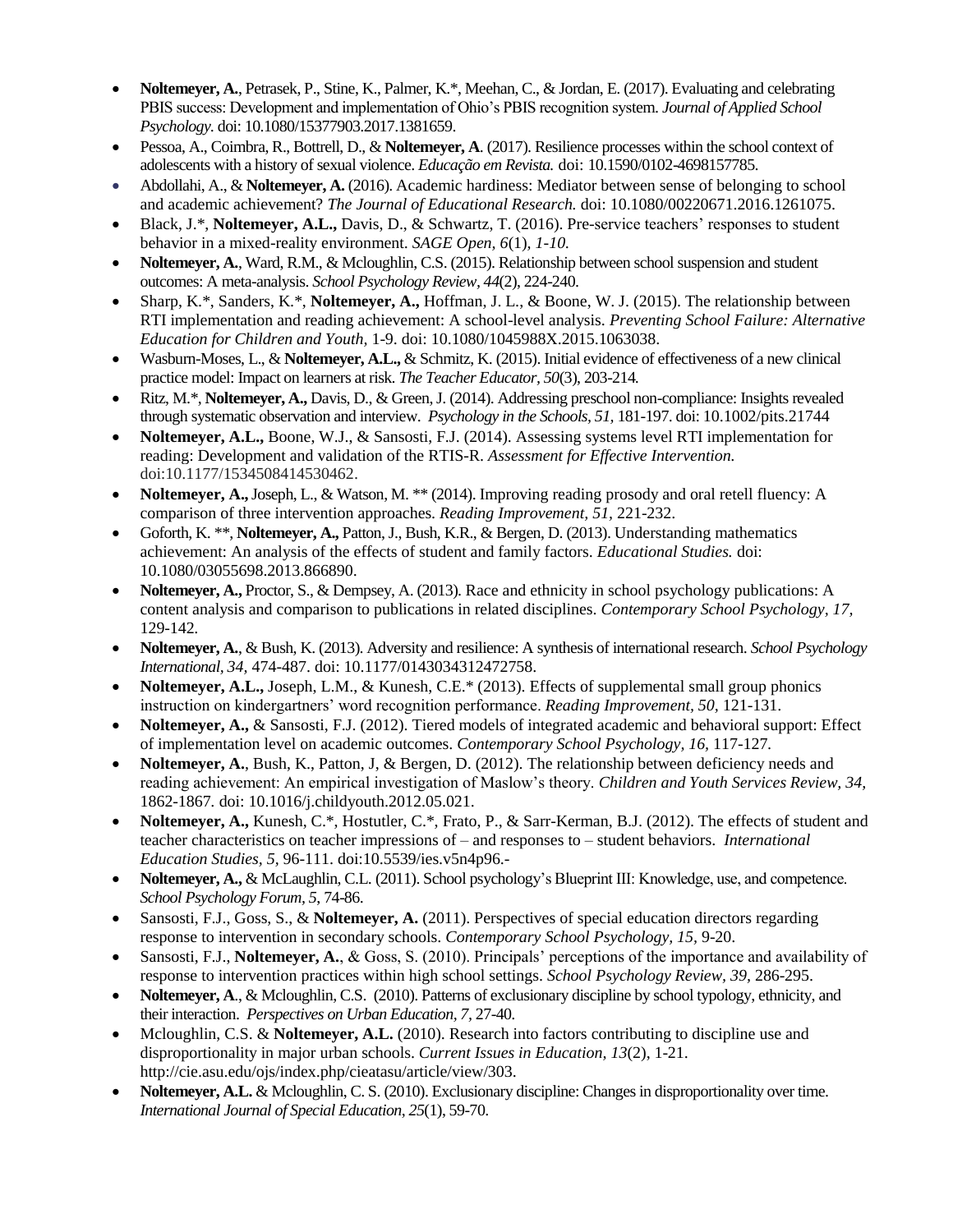- Sansosti, F.J., Telzrow, C.F., & **Noltemeyer, A.** (2010). Barriers and facilitators to implementing response-tointervention in secondary schools: Qualitative perspectives of school psychologists. *School Psychology Forum, 4* (1), 1-21*.*
- **Noltemeyer, A.,** & Mcloughlin, C. (2009). Evaluating Educational Interventions within an RTI Framework: An Essay Review. *Education Review*, *12*(16). Retrieved December 2, 2009 from [http://edrev.asu.edu/essays/v12n16index.html.](http://edrev.asu.edu/essays/v12n16index.html)
- Mcloughlin, C.S., & **Noltemeyer, A.** (2009). Appraising school psychology's past, present, and future: An essay review. *Education Review,* 12 (11). Retrieved September 5, 2009 from [http://edrev.asu.edu/essays/v12n11index.html.](http://edrev.asu.edu/essays/v12n11index.html)
- Jones, K.M., Wickstrom, K.F., **Noltemeyer, A.L.,** Brown, S.M., Schuka, J.F., & Therrien, W.J. (2009). An experimental analysis of reading fluency. *Journal of Behavioral Education, 18*, 35-55.
- Sansosti, F.J., & **Noltemeyer, A.** (2008). Viewing response-to-intervention through an educational change paradigm: What can we learn? *California School Psychologist, 13*, 55-66.

*Manuscripts, Chapters, and Books in Preparation or Under Review for Refereed Publication*

7 manuscripts either "revise and resubmit," under review, or in preparation

*Non-refereed*

- Zierden, C.\*, **Noltemeyer, A.**, & Grapin, S.L. (2021). Advancing social and racial justice: An introduction to the virtual online issue. Retrieved from https://journals.sagepub.com/pb-assets/cmscontent/spi/VOI%20FINAL-1614843813.pdf
- **Noltemeyer, A.,** & Grapin, S.L. (2020). Working together towards social justice, anti-racism, and equity: A joint commitment from *school psychology international and journal of educational and psychological consultation* (editorial)*. School Psychology International.* [https://doi.org/10.1177/0143034320977618](https://doi.org/10.1177%2F0143034320977618)
- Wiechman, S. \*\*, **Noltemeyer, A.,** & Cody, M.\* (2018, February). Promoting coping strategies in youth. (Ohio Project AWARE Brief No. 24). Oxford, OH. Developed for the Ohio Department of Education [in part] under grant number CFDA 93.243 from the Substance Abuse and Mental Health Services Administration (SAMHSA), U.S. Department of Health and Human Services (HHS).
- Rode, C. \*\*, & **Noltemeyer, A.** (2017, May). Physical activity and its contribution to overall well-being for students. (Ohio Project AWARE Brief No. 18). Oxford, OH. +
- Saultz, A., & **Noltemeyer, A.** (2017). Climate's effect on quality: How including measures of school climate can improve school quality. *Miami Matters.* Retrieved
- from https://community.miamioh.edu/phpapps/townsquare/commentary/entrydisplay.php?id=83
- Shaw, K.\*, & **Noltemeyer, A.** (2017). Helicopter parenting. *The Ohio School Psychologist, 62* (1), 1, 4-6.
- Shaw, K.\*, & **Noltemeyer, A.** (2016, Nov). PBIS for parents. (Project AWARE Ohio Brief No. 13). Oxford, OH. Developed for the Ohio Department of Education [in part] under grant number CFDA 93.243 from the Substance Abuse and Mental Health Services Administration (SAMHSA), U.S. Department of Health and Human Services (HHS).
- Custer, S.\*, & **Noltemeyer, A.** (2016, October). Youth and screen time: Implications for social-emotional well-being. (Project AWARE Ohio Brief No. 12). Oxford, OH. Developed for the Ohio Department of Education [in part] under grant number CFDA 93.243 from the Substance Abuse and Mental Health Services Administration (SAMHSA), U.S. Department of Health and Human Services (HHS).
- Palmer, K.\*, & **Noltemeyer, A.** (2016, September). School climate (Project AWARE Ohio Brief No. 11). Oxford, OH. Developed for the Ohio Department of Education [in part] under grant number CFDA 93.243 from the Substance Abuse and Mental Health Services Administration (SAMHSA), U.S. Department of Health and Human Services (HHS).
- Palmer, K.\*, **Noltemeyer, A.,** & Witte, R. H. (2016, August). Smooth transitions: Post-secondary education and mental health issues (Ohio Project AWARE Brief No. 10). Oxford, OH. Developed for the Ohio Department of Education [in part] under grant number CFDA 93.243 from the Substance Abuse and Mental Health Services Administration (SAMHSA), U.S. Department of Health and Human Services (HHS).
- **Noltemeyer, A.,** Meehan, C., Petrasek, M., & Jordan, E. (2016). Making Ohio AWARE while transforming school climate: A five-year roadmap. *The Ohio School Psychologist, 61*(1), 1, 5-10.
- Palmer, K.\*, **Noltemeyer, A. L.,** & Mezher, K. (2016, June). Dual diagnoses: Intellectual disabilities and mental health issues (Ohio Project AWARE Brief No. 9). Oxford, OH. Developed for the Ohio Department of Education [in part] under grant number CFDA 93.243 from the Substance Abuse and Mental Health Services Administration (SAMHSA), U.S. Department of Health and Human Services (HHS).
- **Noltemeyer, A.,** Shaw, K.\*, & Palmer, K.\* (2016, February). Schoolwide universal screening for behavioral and mental health issues: Implementation guidance. Oxford, OH. Developed for the Ohio Department of Education [in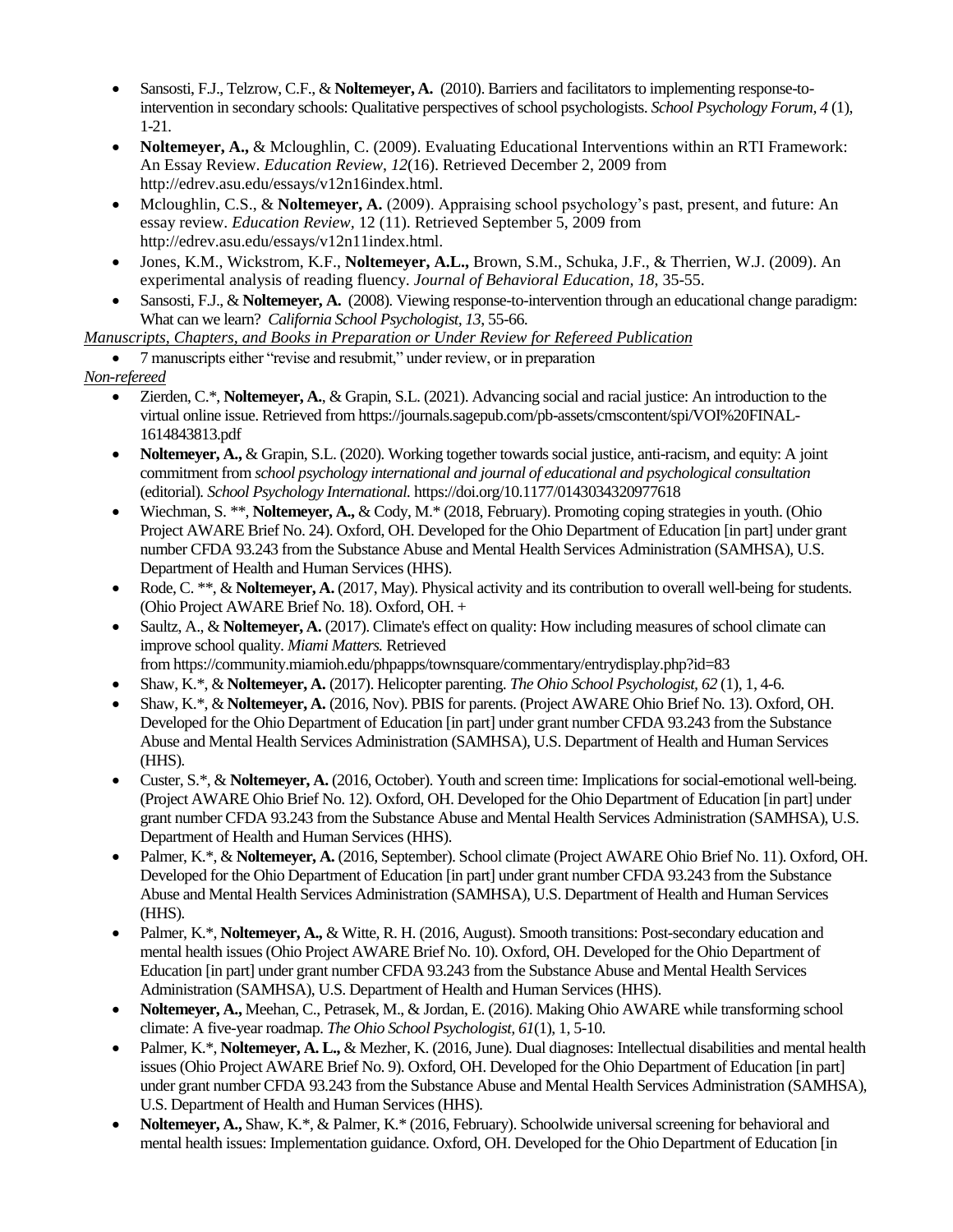part] under grant number CFDA 93.243 from the Substance Abuse and Mental Health Services Administration (SAMHSA), U.S. Department of Health and Human Services (HHS).

- James, A.G., Weber, L.E. \*\*, Kaesberg, J.L. \*\*, Palmer, K.\*, & **Noltemeyer, A.** (2016, February). Eating disorders among youth (Ohio Project AWARE Brief No. 8). Oxford, OH. Developed for the Ohio Department of Education [in part] under grant number CFDA 93.243 from the Substance Abuse and Mental Health Services Administration (SAMHSA), U.S. Department of Health and Human Services (HHS).
- Dimick, A. B. \*\*, **Noltemeyer, A. L.,** & Palmer, K.\* (2015, November). Bullying of LGBT students in schools (Ohio Project AWARE Brief No. 7). Oxford, OH. Developed for the Ohio Department of Education [in part] under grant number CFDA 93.243 from the Substance Abuse and Mental Health Services Administration (SAMHSA), U.S. Department of Health and Human Services (HHS).
- **Noltemeyer, A.** (2015, November). Presenter in focus Q&A. *Communiqué, 44*(3), 31-32.
- **Noltemeyer, A.L.,** Ward, R.M., & Mcloughlin, C.S. (2015, September 8). School suspensions' positive link to dropout and negative link to achievement [invited Web log post]. Retrieved from http://edpolicyinca.org/blog/schoolsuspensions%E2%80%99-positive-link-drop-out-and-negative-link-achievement
- **Noltemeyer, A.,** Sansosti, F.J., & Wade, A. \*\* (2015). Strategies for student success: Social skills in students with Autism Spectrum Disorders. *The Ohio School Psychologist.*
	- o Reprinted: **Noltemeyer, A.,** Sansosti, F.J., & Wade, A. \*\* (2016). Strategies for student success: Social skills in students with Autism Spectrum Disorders. *Maine Association of School Psychology Newsletter, 27*(1), 16-19.
- Harper, E., & **Noltemeyer, A**., (2015, September). What's culture got to do with it? Culturally responsive school mental health practices (Ohio Project AWARE Brief No. 6). Oxford, OH. Developed for the Ohio Department of Education [in part] under grant number CFDA 93.243 from the Substance Abuse and Mental Health Services Administration (SAMHSA), U.S. Department of Health and Human Services (HHS).
- Dimick, A. B. \*\*, **Noltemeyer, A. L**., & Klatt, S. (2015, April). School-based mindfulness interventions (Ohio Project AWARE Brief No. 3). Oxford, OH. Developed for the Ohio Department of Education [in part] under grant number CFDA 93.243 from the Substance Abuse and Mental Health Services Administration (SAMHSA), U.S. Department of Health and Human Services (HHS).
- **Noltemeyer, A. L.,** & Robertson, J. R.\* (2015, March). Fostering resilience within a tiered framework (Ohio Project AWARE Brief No. 2). Oxford, OH. Developed for the Ohio Department of Education [in part] under grant number CFDA 93.243 from the Substance Abuse and Mental Health Services Administration (SAMHSA), U.S. Department of Health and Human Services (HHS).
- **Noltemeyer, A. L**., & Dimick, A. B. \*\* (2015, March). Interconnected systems framework (Ohio Project AWARE Brief No. 1). Oxford, OH. Developed for the Ohio Department of Education [in part] under grant number CFDA 93.243 from the Substance Abuse and Mental Health Services Administration (SAMHSA), U.S. Department of Health and Human Services (HHS).
- **Noltemeyer, A. L**., Dimick, A. B. \*\*, & Smith-Millman, M.\* (2015). Mental health, social-emotional and behavioral screening and evaluation compendium. Oxford, OH: Miami University. Developed for the Ohio Department of Education [in part] under grant number CFDA 93.243 from the Substance Abuse and Mental Health Services Administration (SAMHSA), U.S. Department of Health and Human Services (HHS).
- **Noltemeyer, A.,** & Ameigh, A. \*\* (2015). Strategies for student success: ADHD. *The Ohio School Psychologist, 60(2*), 16-18.
	- o Reprinted: **Noltemeyer, A.,** & Ameigh, A. \*\* (2016). Strategies for student success: Attentiondeficit/hyperactivity disorder. *Maine Association of School Psychology Newsletter, 27*(2), 14-15.
- **Noltemeyer, A.** & Robertson, J. (2014). Strategies for student success: Kindergarten Readiness. *The Ohio School Psychologist, 59*(3), 15-17.
- Robertson, J.\*, & **Noltemeyer, A.** (2014). Preparing for the Praxis: A review of study resources. *Communiqué, 43*(3), 26-27.
- Robertson, J.\*, & **Noltemeyer, A.** (2014, summer). The gender gap in math and science: Implications for school psychologists. *Southwest Ohio School Psychologists Association Newsletter*.
- **Noltemeyer, A.** & Bruno, A. J.\*(2013). Strategies for student success: Promoting school completion. *The Ohio School Psychologist, 59* (1), 15-18.
- **Noltemeyer, A.** & Thieman, D.\* (2013). Strategies for student success: Bereavement. *The Ohio School Psychologist*, *58* (3, 4), 42-44.
- **Noltemeyer, A.** & Willis, K.\* (2013). Strategies for student success: Test anxiety. *The Ohio School Psychologist, 58*  (2), 22-24.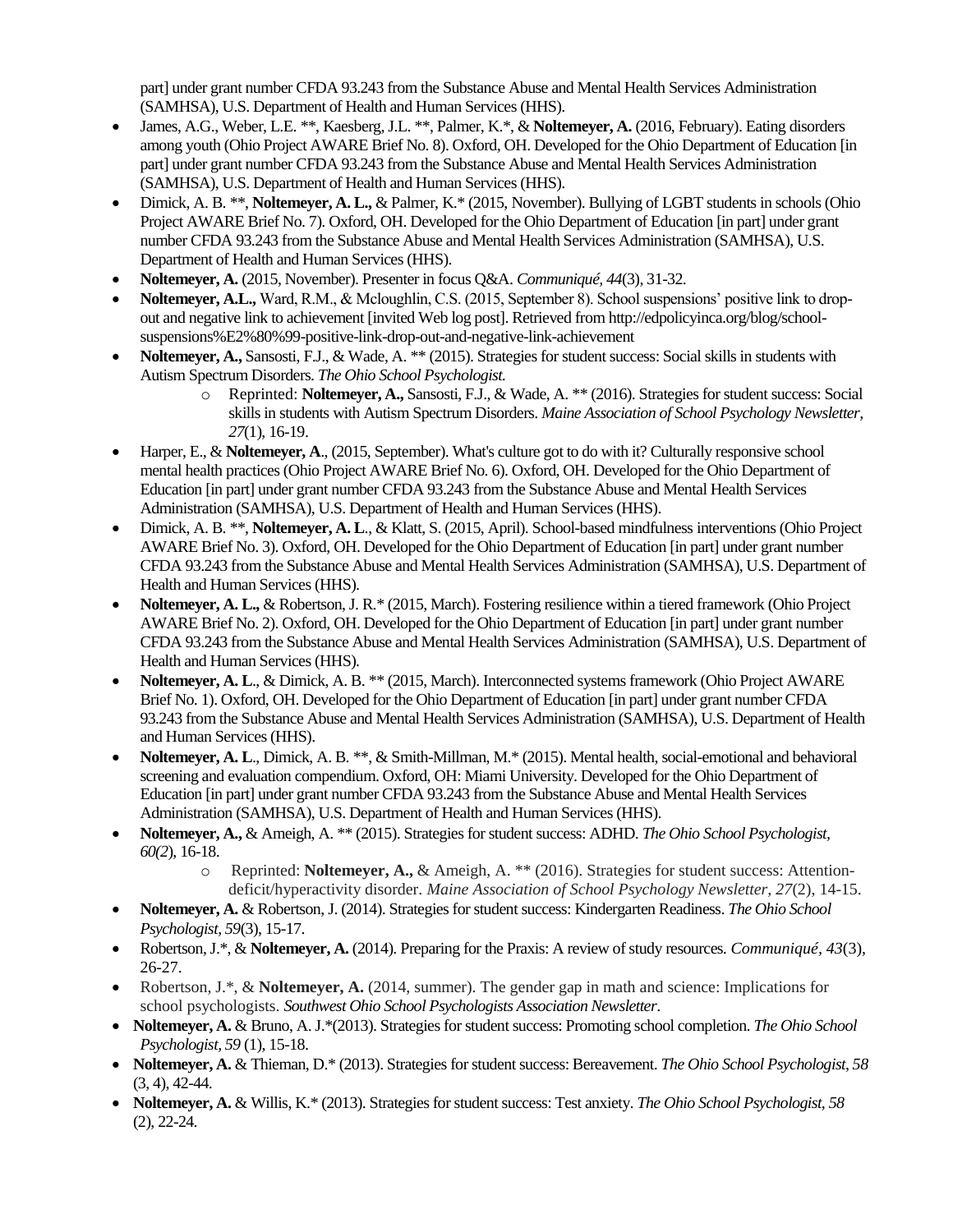- o Reprinted: **Noltemeyer, A.** & Willis, K.\* (2013). Strategies for student success: Test anxiety. *Maine Association of School Psychology Newsletter.*
- **Noltemeyer, A.** & Goforth, K.\*\* (2013). Strategies for student success: Social anxiety. *The Ohio School Psychologist, 58* (1), 28-31.
	- o Reprinted: **Noltemeyer, A.** & Goforth, K. \*\* (in press). Strategies for student success: Social anxiety. *Maine Association of School Psychology Newsletter.*
	- o Reprinted: **Noltemeyer, A.** & Goforth, K. \*\* (in press). Strategies for student success: Social anxiety. *The Wisconsin School Psychologists Association Sentinel.*
- **Noltemeyer, A.** & Mathews, R.\* (2012). Strategies for student success: Math anxiety. *The Ohio School Psychologist, 57* (4), 18-21.
- **Noltemeyer, A.**, & Black, J.\* (2012). Strategies for student success: Bullying. *The Ohio School Psychologist, 57* (3), 20-22.
	- Reprinted: Noltemeyer, A., & Black, J.\* (2012). Strategies for student success: Bullying. Maine *Association of School Psychology Newsletter, 23* (3), 24-26.
- **Noltemeyer, A.,** & Ritz, M.\* (2012). Strategies for student success: Reading comprehension. *The Ohio School Psychologist, 57* (2), 20-22.
	- o Reprinted: **Noltemeyer, A.**, & Ritz, M.\* (in press). Strategies for student success: Reading comprehension. *The Wisconsin School Psychologists Association Sentinel.*
	- o Reprinted: **Noltemeyer, A.**, & Ritz, M.\* (2014). Strategies for student success: Reading comprehension. *Maine Association of School Psychologists Newsletter, 25*(3), 17-19*.*
- **Noltemeyer, A.**, & Whittle, L.\* (2012). Exclusionary discipline and the discipline gap: A primer for school psychologists. *Southwest Ohio School Psychologists Association Newsletter*.
- **Noltemeyer, A.**, & Prokop, H. \*\* (2012). Strategies for student success: Vocabulary. *The Ohio School Psychologist, 57* (1), 22-23.
	- o Reprinted: **Noltemeyer, A.,** & Prokop, H. \*\* (2012). Strategies for student success: Vocabulary. *Maine Association of School Psychology Newsletter, 23* (2), 20-21.
- **Noltemeyer, A.** (2011). Research-based RTI implementation. *Communiqué, 40*(2), 38.
- **Noltemeyer, A.**, & Sanders, K.\* (2011). Strategies for student success: Fluency. *The Ohio School Psychologist, 56*(4), 18-19.
	- o Reprinted: **Noltemeyer, A.**, & Sanders, K.\* (in press). Strategies for student success: Fluency. *Virginia Association of School Psychologists Newsletter.*
	- o Reprinted: **Noltemeyer, A.**, & Sanders, K.\* (2011). Strategies for student success: Fluency. *Maine Association of School Psychology Newsletter, 23* (1), 20-22.
	- o Reprinted: **Noltemeyer, A.,** & Sanders, K.\* (2012). Strategies for student success: Reading fluency. *The Wisconsin School Psychologists Association Sentinel, 11*(3), 17-18.
- **Noltemeyer, A.,** & Hostutler, C.\* (2011). Strategies for student success: Phonics. *The Ohio School Psychologist, 56*(3), 24-26.
- **Noltemeyer, A.,** & Kunesh, C.\* (2011). Strategies for student success: Phonemic awareness. *The Ohio School Psychologist, 56*(2), 34-36.
	- o Reprinted: **Noltemeyer, A.**, & Kunesh, C.\* (2011). Strategies for student success: Phonemic awareness. *Maine Association of School Psychology Newsletter, 22* (3), 19-21.
- McLaughlin, C.L., **Noltemeyer, A.,** & Mcloughlin, C.S. (2010). Social skills curricula for children and adolescents. In A. Canter, S. Carroll, L. Paige & S. Shaw, *Helping Children at Home and School (3e).*  Bethesda, MD.: National Association of School Psychologists.
- Mcloughlin, C.S., & **Noltemeyer, A.** (2010). Name-calling and teasing: Strategies for parents and educators. In A. Canter, S. Carroll, L. Paige & S. Shaw, *Helping Children at Home and School (3e).* Bethesda, MD.: National Association of School Psychologists.
- Mcloughlin, C.S., & **Noltemeyer, A**. (2010). A parent's guide to homeschooling. In A. Canter, S. Carroll, L. Paige & S. Shaw, *Helping Children at Home and School (3e).* Bethesda, MD.: National Association of School Psychologists.
- Mcloughlin, C.S., & **Noltemeyer, A.** (2010). The perfectionist child: Strategies for parents. In A. Canter, S. Carroll, L. Paige & S. Shaw, *Helping Children at Home and School (3e).* Bethesda, MD.: National Association of School Psychologists.
- **Noltemeyer, A.**, Goss, S., & Sansosti, F.J. (2008). Blueprint III: A primer for school psychologists. *The Ohio School Psychologist, 54*(1), 13-17.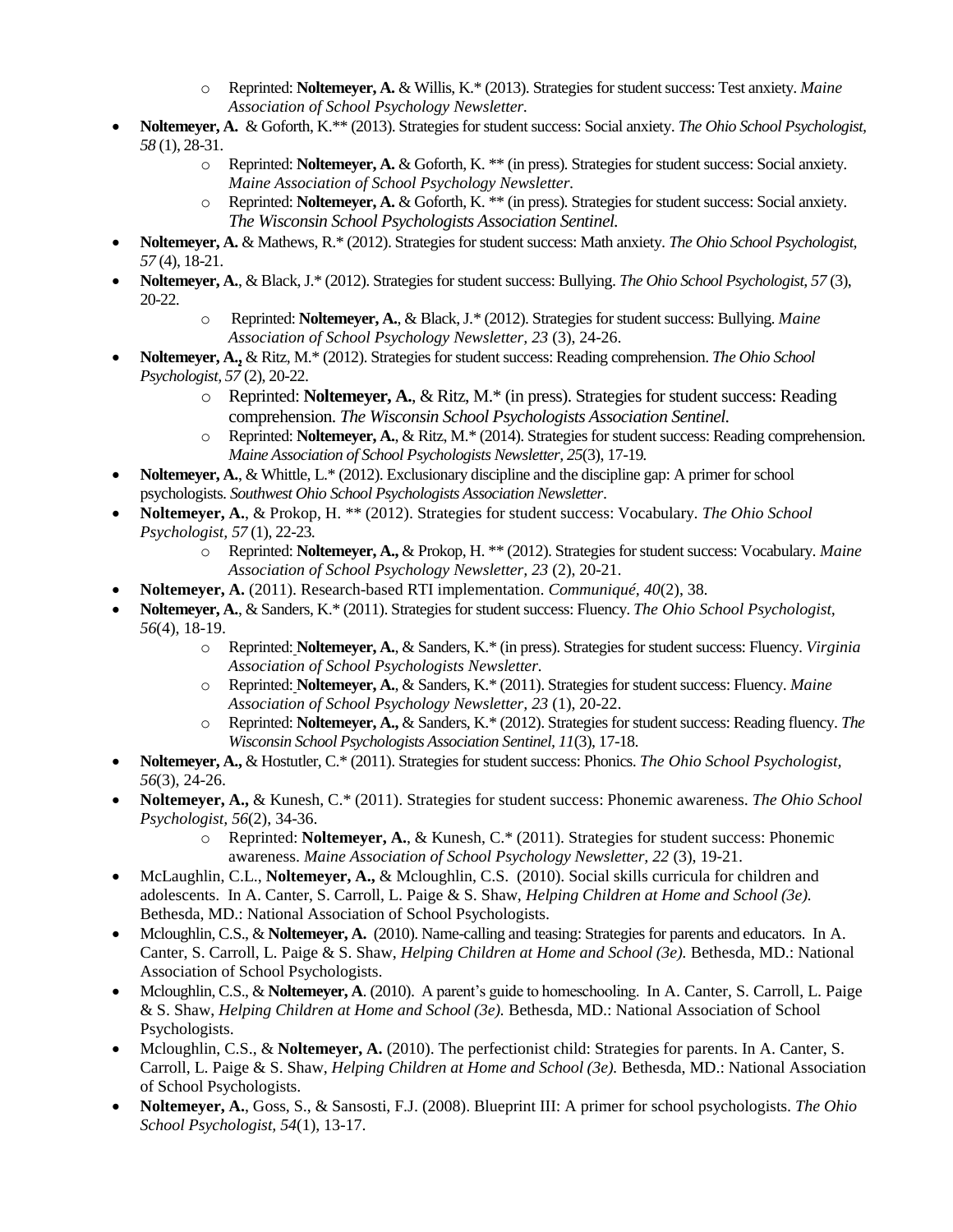- **Noltemeyer, A.,** Goss, S., & Sansosti, F.J. (2008). Book Review: "Response-to-Intervention: A Practical Guide for Every Teacher." *Communiqué, 37* (3), 41-42.
- Goss, S., **Noltemeyer, A.**, & Devore, H. (2007). Treatment integrity: A necessary component of response-tointervention. *The School Psychologist, 61*(2), 34-38.
- Telzrow, C.F., **Noltemeyer, A.**, & Sansosti, F.J. (2007). Response to John Zbornik's assessment: There is more than meets the eye. *The Ohio School Psychologist, 52* (2), 1-7.
- **Noltemeyer, A**., Brown, C., & Sansosti, F.J. (2007). Audio CD: Response-to-intervention: An alternative to special education (Teleconference review). *Communiqué, 36* (4), 36.

#### *Special Issue*

 **Noltemeyer, A.** [guest ed.]. (2013). Adversity, protection, and resilience in children and adolescents: Furthering international research to inform effective practice. *School Psychology International.*

*Virtual Special Issue Collection*

 **Noltemeyer, A.L.** (2013). Resilience across contexts[Virtual special issue collection]. *School Psychology International.* Retrieved fro[m http://spi.sagepub.com/site/special\\_issues/resilience.xhtml](http://spi.sagepub.com/site/special_issues/resilience.xhtml)

#### **PRESENTATIONS**

#### *Refereed Presentations*

- Brann, K., **Noltemeyer, A.L.**, Baker, T.\*, & Rumford, L.\* (accepted). *Student Assistance Program implementation in the context of COVID-19*. Paper presentation proposal submitted to be presented at the 2022 Annual Convention of the National Association of School Psychologists, Boston, MA.
- Fallon, L. M., Johnson, A. J., **Noltemeyer, A.,** Vega, D., Harris, B., & Sullivan, A. L. (accepted). *Achieving tenure and promotion: Advice from current school psychology faculty.* Symposium proposal submitted to be presented at the 2022 Annual Convention of the National Association of School Psychologists, Boston, MA.
- Brann, K., **Noltemeyer, A.**, Morio, K., Slaughter, A. & Rieman, A.\* (2021, June). *A statewide needs assessment exploring changes in school mental health needs due to COVID-19.* Presentation delivered at the Ohio Prevention Conference.
- **Noltemeyer, A.,** Morrison, J., & Davies, S. (2021, February). *Attracting, preparing, and retaining school psychologists: A workforce pipeline analysis.* Poster presentation delivered at the National Association of School Psychologists 2021 Convention (virtual convention).
- Roe, K.N.\*, & **Noltemeyer, A.L.** (2021, February). Cultural context of PBIS in a Belizean private school*.*  Poster presentation delivered at the National Association of School Psychologists 2021 Convention (virtual convention).
- Naser, S., Brann, K., & **Noltemeyer, A.** (2020, February). *Using neutralizing routines in student behavioral referrals.* Paper presented at the National Association of School Psychologists 2020 Convention, Baltimore, MD.
- **Noltemeyer, A.,** James, A.G., Ritchie, R.B.\*, & Palmer, K.\* (2019, July). *Longitudinal disciplinary and achievement outcomes associated with school-wide PBIS implementation.* Poster presented at the 2019 International School Psychologists Association Annual Conference, Basel, Switzerland.
- James, A.G., Bush, K.R., **Noltemeyer, A.,** Bergen, D., & Barrios, V. (2019, July). *The relationship between deficiency needs and growth needs: The continuing empirical investigation of Maslow's theory*. Poster presented at the 2019 International School Psychologists Association Annual Conference, Basel, Switzerland.
- **Noltemeyer, A.,** Schwartz, T., & Schultz, B. (2019, July). *#Arm me with: Proactive approaches*. Workshop presented at the 2019 International School Psychologists Association Annual Conference, Basel, Switzerland.
- Hunter, M.\*, & **Noltemeyer, A.** (2019, July). The role of grit and other non-cognitive factors: Investigating the engagement and achievement of STEM majors. Poster presented at the 2019 International School Psychologists Association Annual Conference, Basel, Switzerland.
- **Noltemeyer, A.**, & Jordan, E. (2018, November). *Positive Behavioral Interventions and Supports (PBIS) in the era of HB 318.* Presentation given at the Ohio Confederation of Teacher Education Organizations fall conference, Columbus, Ohio.
- **Noltemeyer, A.,** Davis, D., Roberts, D.\*, Barth, E., & ZhouWang, E. \*\* (2018, February). *Physiological stress response to challenging classroom behavior: A pilot study.* Poster presented at the National Association of School Psychologists 2018 Convention.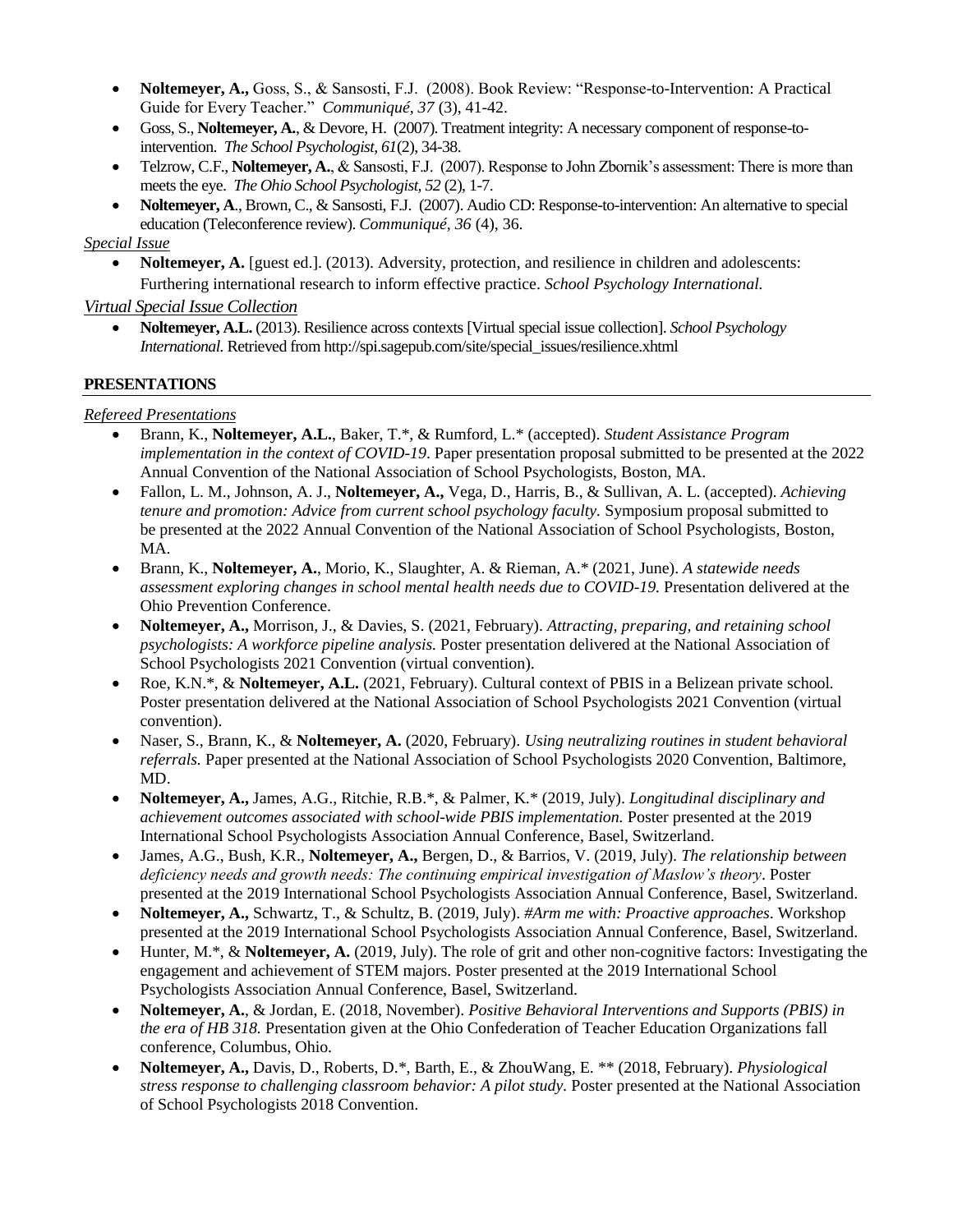- **Noltemeyer, A.,** Palmer, K.\*, James, A.G., & Petrasek, M. (2018, February). *PBIS and student outcomes: Does implementation matter?* Paper presented at the National Association of School Psychologists 2018 Convention.
- Yannalfo, A.\* Harper, E., **Noltemeyer, A.,** & Kuvalanka, K. (2018, February). *Understanding school support personnel's perceptions of work with transgender students.* Poster presented at the National Association of School Psychologists Annual Convention, Chicago, IL.
- **Noltemeyer, A.,** James, A.G., Palmer, K.\*, Jordan, E., & Petrasek, P. (2017, September). Analyzing and using state-level PBIS evaluation and outcome data. Poster presentation given at the National PBIS Leadership Forum, Chicago, Illinois.
- **Noltemeyer, A.,** Palmer, K.\*, James, A., & Wiechman, S. \*\* (2017, July). *School-wide PBIS: A systematic synthesis of existing research.* Poster presentation given at the International School Psychologists Association Annual Conference, Manchester, England.
- James, A.G., Bush, K.R., **Noltemeyer, A.,** Peterson, G., & Roberts, D.\* (2017, July). *Parent-adolescent relationships as a mediator between family processes and domains of competence among low-income families.*  Poster presentation given at the International School Psychologists Association Annual Conference, Manchester, England.
- **Noltemeyer, A.,** Harper, E., & Kunesh, C.\* (2017, February). *Using conjoint analysis to examine bias in teacher decision making.* Paper presentation given at the National Association of School Psychologists 2017 Convention.
- Petrasek, P., **Noltemeyer, A.**, Stine, K., Csayni, C., & Brewer, D. (2016, October). *Celebrating PBIS implementation success: The development and implementation of Ohio's PBIS recognition system.* Poster presented at the 2016 National PBIS Leadership Forum.
- Bush, K.R., James, A.G., & **Noltemeyer, A.L.** (2016, July). *Parenting behaviors and adolescent autonomy as predictors of self-esteem among Chilean adolescents.* Poster presented at the 11<sup>th</sup> International Conference on Child and Adolescent Psychopathology, London, UK.
- Amin, N.\*, James, A.G., Bush, K.R., & **Noltemeyer, A.** (2016, July). *Parental attitude as a predictor of school achievement among an ethnically diverse sample living in poverty.* Poster presented at the International School Psychologists Association Annual Conference, Amsterdam, the Netherlands.
- **Noltemeyer, A.**, & Smallwood, L.\* (2016, July). *Improving mental and behavioral health awareness, advocacy, and intervention: One state's efforts*. Pecha Kucha presentation given at the International School Psychologists Association Annual Conference, Amsterdam, the Netherlands.
- Stine, K., & **Noltemeyer, A.** (2016, April). *Showcasing positive behavioral interventions and support implementation in Ohio schools.* Poster presented at the Ohio School Psychologists Association spring conference, Columbus, Ohio.
- **Noltemeyer, A.,** Petrasek, M., Haught, V., Morio, K., Jordan, E., Shelby, M., & Intorcio, A. (2016, February). *Coordination to improve mental and behavioral health: One state's efforts.* Symposium presented at the National Association of School Psychologists Annual Convention, New Orleans, LA.
- **Noltemeyer, A.,** & Robertson, J.\* (2016, February). *Understanding and promoting resilience in schools: Transforming adversity into accomplishment.* Mini-skills workshop presented at the National Association of School Psychologists Annual Convention, New Orleans, LA.
- **Noltemeyer, A.,** & Robertson, J.\* (2015, February). *Graduate thesis writing enhancement project.* Poster presented at the Trainers of School Psychologists Annual Convention, Orlando, FL.
- Bush, K.R., **Noltemeyer, A.,** Wade, A. \*\*, James, A., & Bergen, B. (2014, July). *Longitudinal impact of a child and family intervention program on reading and math skills.* Poster presented at the 9<sup>th</sup> Annual International Conference on Child and Adolescent Psychopathology. London, England. (did not attend but contributed to presentation).
- **Noltemeyer, A.L.,** Ward, R.M., & Mcloughlin, C.S. (2014, February). *Relationship between school suspension and student outcomes: A meta-analysis.* Poster presented at the National Association of School Psychologists Annual Convention, Washington, DC.
- **Noltemeyer, A.L.,** & Boone, W.J. (2014, February). *Rasch 101: Introduction to Rasch analysis.* Mini-skills workshop presented at the National Association of School Psychologists Annual Convention, Washington, DC.
- Black, J.\*, **Noltemeyer, A.L.,** Davis, D., & Schwartz, T. (2014, February). *Pre-service teachers' responses to student behavior in a mixed-reality environment.* Poster presented at the National Association of School Psychologists Annual Convention, Washington, DC.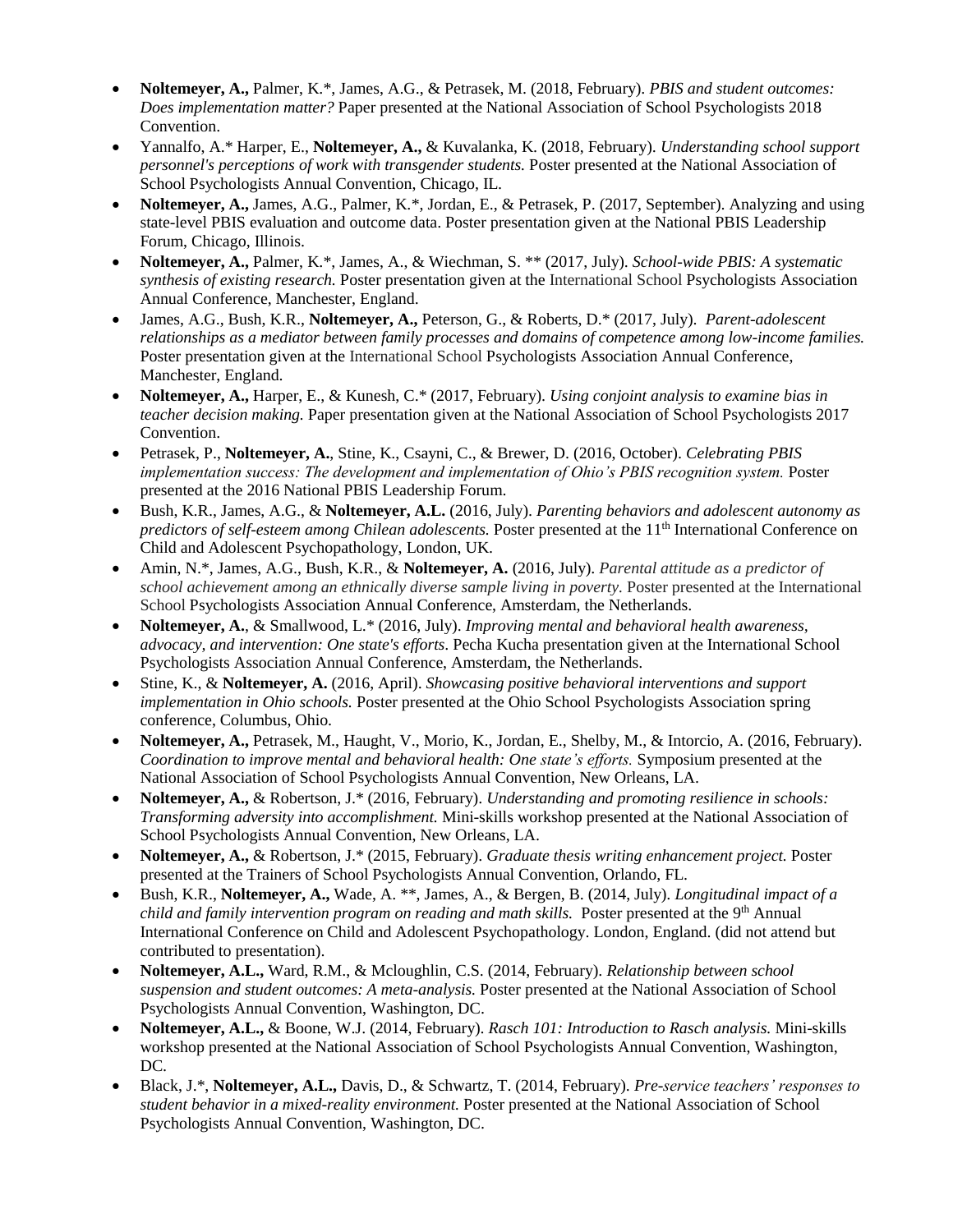- **Noltemeyer, A.L.**, Sansosti, F.J., & Boone, W.J. (2013, February). *Measuring RTI implementation: development and validation of a new scale.* Poster at the National Association of School Psychologists Annual Convention, Seattle, WA (was not present but contributed).
- **Noltemeyer, A.L.**, Mcloughlin, C.S., Daddario, R., Fenning, P., Raffaele Mendez, L.M., Sharkey, J.D., Shure, L., & Sullivan, A.L. (2013, February). *Disproportionality: Understanding the issues and creating equitable schools.* Symposium at the National Association of School Psychologists Annual Convention, Seattle, WA (was not present but contributed).
- Sanders, K.\*, Willis, K.\*, **Noltemeyer, A.,** Boone, W.J., Woodin, M., & Hoffman, J. (2013, February). *The relationship between RTI implementation and reading achievement.* Poster at the National Association of School Psychologists Annual Convention, Seattle, WA (was not present but contributed).
- Kunesh, C.E.\*, & **Noltemeyer, A.** (2013, February). *Disciplinary disproportionality: Do bias and social desirability play a role?* Poster at the National Association of School Psychologists Annual Convention, Seattle, WA (was not present but contributed).
- **Noltemeyer, A.**, Bush, K., Patton, J., & Bergen, D. (2012, June). *An examination of the relationship between Maslow's deficiency needs and student academic performance.* Paper presented at the 2012 International Conference on Interdisciplinary Social Sciences, Barcelona, Spain.
- **Noltemeyer, A.**, Kunesh, C.\*, & Joseph, L. (2012, February). *Phonics versus whole word drill: Effects on word reading*. Poster presented at the 2012 National Association of School Psychologists Annual Convention, Philadelphia, PA.
- Kunesh, C.\*, **Noltemeyer, A.,** Hostutler, C.\*, Frato, P., & Sarr-Kerman, B. (2012, February). *Bias in teachers' perceptions and decision making*. Poster presented at the 2012 National Association of School Psychologists Annual Convention, Philadelphia, PA.
- **Noltemeyer, A.**, Dempsey, A.G., & Proctor, S. (2012, February). *Race and ethnicity in school psychology and related journals.* Poster presented at the 2012 National Association of School Psychologists Annual Convention, Philadelphia, PA.
- Scott, A., Brown-Chidsey, R., Harris, B., **Noltemeyer, A.,** Sotelo-Dynega, M., Sullivan, A., & Zibulsky, J. (2012, February). *Effective teaching & mentoring for graduate education*. Symposium presented at the 2012 National Association of School Psychologists Annual Convention, Philadelphia, PA.
- Shriberg, D., Crocket, D., Fenning, P., **Noltemeyer, A**., Oades-Sese, G., Song, S.Y., Sullivan, A., & Marth, K. (2012, February). *Major issues of social justice in school psychology.* Symposium presented at the 2012 National Association of School Psychologists Annual Convention, Philadelphia, PA.
- **Noltemeyer, A.**, & Goss, S.M. (2011, February). *Maximizing academic engaged time in the classroom.* Paper presented at the 2011 National Association of School Psychologists Annual Convention, San Francisco, CA.
- **Noltemeyer, A.,** & McLaughlin, C.L. (2010, March). *Blueprint III: What we know and where we are going.*  Poster presented at the 2010 National Association of School Psychologists Annual Convention, Chicago, IL.
- **Noltemeyer, A.,** & McLaughlin, C.L. (2009, Februrary). *Disproportionality in special education identification: Research synthesis and practical implications.* Paper presented at the 2009 National Association of School Psychologists Annual Convention, Boston, MA.
- McLaughlin, C.L., & **Noltemeyer, A.** (2009, Februrary). *An analysis of Ohio's disproportionality data.* Poster presented at the 2009 National Association of School Psychologists Annual Convention, Boston, MA.
- Sansosti, F.J., Telzrow, C.F., **Noltemeyer, A.**, Goss, S., & Graden, J.L. (2008, February). *RTI in secondary schools: Qualitative, quantitative, and practice implications*. Symposium presented at the 2008 National Association of School Psychologists Annual Convention, New Orleans, LA.
- Marolt, D., & **Noltemeyer, A.** (2008, February). *One district's Journey to RTI success: A systems change analysis.* Paper presentation given at the 2008 National Association of School Psychologists Annual Convention, New Orleans, LA.
- Brown, S., Cooks, M., & **Noltemeyer, A.** (2007, March). *Using Microsoft Excel for graphing and data management.* Mini-skills workshop presented at the 2007 National Association of School Psychologists Annual Convention.
- **Noltemeyer, A.** (2005, March). *Work completion rate: An intervention-based case example.* Poster presented at the National Association of School Psychologists Annual Convention, Atlanta, GA.
- Wickstrom, K., **Noltemeyer, A.**, Brown, S., Schuka, J. (2005, March). *An evaluation of scientifically-based tutoring services: A demonstration project.* Poster presented at the National Association of School Psychologists Annual Conference, Atlanta, GA.
- **Sittner, A.** (2003, December). *Linking assessment to intervention for oral reading fluency: A case analysis of "Amy."* Poster presented at a Miami University Research Symposium, Oxford, Ohio.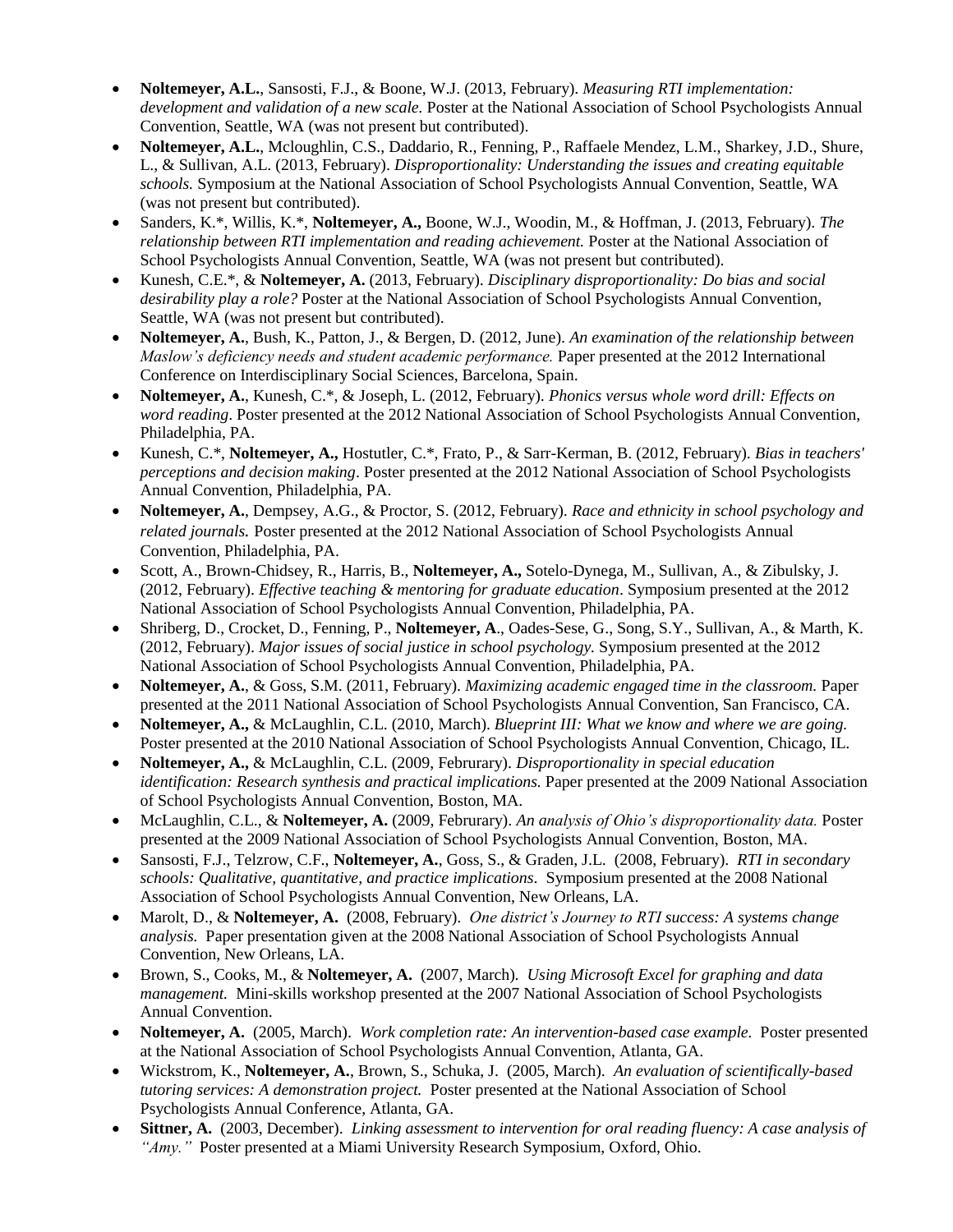**Sittner, A.** (2002, May) *A call for multicultural education? Effect of interracial contact on positive race relations*. Poster presented at Xavier University's Celebration of Student Research, Cincinnati, OH.

*Invited Presentations (2010 to present)*

- **Noltemeyer, A.,** Baker, T.\*, & Nehring, D.\* (2021, June). *The ABCs of Student Assistance Programs.*  Presentation delivered at the virtual School SUCCESS Conference hosted by the Center for School Based Mental Health Programs at Miami University.
- **Noltemeyer, A.,** & Brann, K. (2021, May). *Scholar perspective: Impact of COVID-19 on student learning and mental health*. Virtual presentation delivered at the National Academies of Sciences, Medicine, and Engineering virtual workshop titled "Back in School: Addressing the Well-Being of Students in the Wake of COVID-19."
- **Noltemeyer, A.** (2021, January). *HyFlex teaching*. Video series created for College of Education, Health, & Society faculty and staff.
- **Noltemeyer, A.**, & Ward, R.M. (2020, October). *Conducting Meta-Analysis.* Invited presentation and discussion at the Doris Bergen Center for Human Development, Learning, and Technology's "Research in the Time of COVID-19 Virtual World Café" event, Oxford, OH.
- Harris, B., Ardoin, S., Clark, E., Floyd, R., Jones, J., **Noltemeyer, A**., Roach, A., & Sullivan, A. (mentor names listed alphabetically). (2020, February). *Early career speed mentoring.* Special session offered to graduate students and early-career faculty at the National Association of School Psychologists 2020 Convention, Baltimore, MD.
- **Noltemeyer, A.,** & Petrasek, M. (2020, January). *Motivation and Engagement within a PBIS framework.*  Presentation delivered to staff at a school in Placencia, Belize
- **Noltemeyer, A.,** & Petrasek, M. (2020, January). *Positive Behavioral Interventions and Supports.* Presentation delivered to staff at a school in Placencia, Belize
- **Noltemeyer, A.,** James, A.G., & Lateer-Huhn, A. (2017, October). *Building positive motivational climates: Supporting social-emotional, academic, and behavioral engagement within PBIS.* Presentation delivered to staff at a school in Cincinnati, OH.
- **Noltemeyer, A.,** James, A.G., Palmer, K., Jordan, E., & Petrasek, P. (2017, September). Analyzing and using state-level PBIS evaluation and outcome data. Invited poster presentation given at the Office of Safe & Healthy Students Project Directors' Meeting, Chicago, Illinois.
- **Noltemeyer, A.** (2017, April). *Getting the most out of MTSS: Using implementation research to inform MTSS planning, execution, and evaluation.* Invited workshop given at the Badar-Kauffman Conference on Contemporary Issues in Special Education, Kent State University, Kent, OH.
- **Noltemeyer, A.** (January, 2017). *School climate and family engagement.* Keynote address given at the Butler County Kindergarten Readiness Summit, Hamilton, OH.
- **Noltemeyer, A.**, & Oberlin, K. (November, 2016). *Mental health screening and services for Ohio Youth: Project AWARE Ohio resources.* Invited presentation given at the Ohio Adolescent Health Partnership, Columbus, OH.
- Petrasek, M., & **Noltemeyer, A.** (October, 2016). *Ohio's statewide coordination and alignment efforts.* Invited presentation given at the 2016 Safe and Healthy Students Project Director's Meeting, Chicago, IL.
- Bautista, N., Flaspohler, P., **Noltemeyer, A.,** Riley, W., & Woodruff, S. (2016, January). *Panel discussion: Funding your research.* Invited panel delivered at Miami University.
- Jordan, E., Meehan, C., Oberlin, K., Gillespie, L., Morio, K., & **Noltemeyer, A.** (2015, September). *Ohio's project AWARE: A large federally-funded grant project in action.* Colloquium delivered at Miami University, Oxford, OH.
- **Noltemeyer, A.** (2015, June). *Resilience in the schools: Understanding and fostering positive adaptation in atrisk students.* Invited 4-hour pre-conference workshop given at the Pathways to Resilience III Conference, Halifax, Nova Scotia, Canada.
- James, A. G., **Noltemeyer, A.,** & Bush, K. (2014, November). Butler county success program: A review of the year nine evaluation findings. Presentation given to Butler county educational service center staff members. (Hamilton, OH). (contributed but did not attend).
- **Noltemeyer, A.** (2014, October). *Graduate student thesis writing workshop and support.* Invited presentation delivered at the Writing at Miami Symposium at Miami University, Oxford, OH.
- **Noltemeyer, A.** (2013, November). *Introduction to Rasch analysis.* Invited guest lecture presented to a graduate student course at Miami University.
- **Noltemeyer, A.** (2013, February). *Program evaluation research: Examples, challenges, and benefits.*  Presented at a KNH Graduate Student Research Forum at Miami University, Oxford, OH.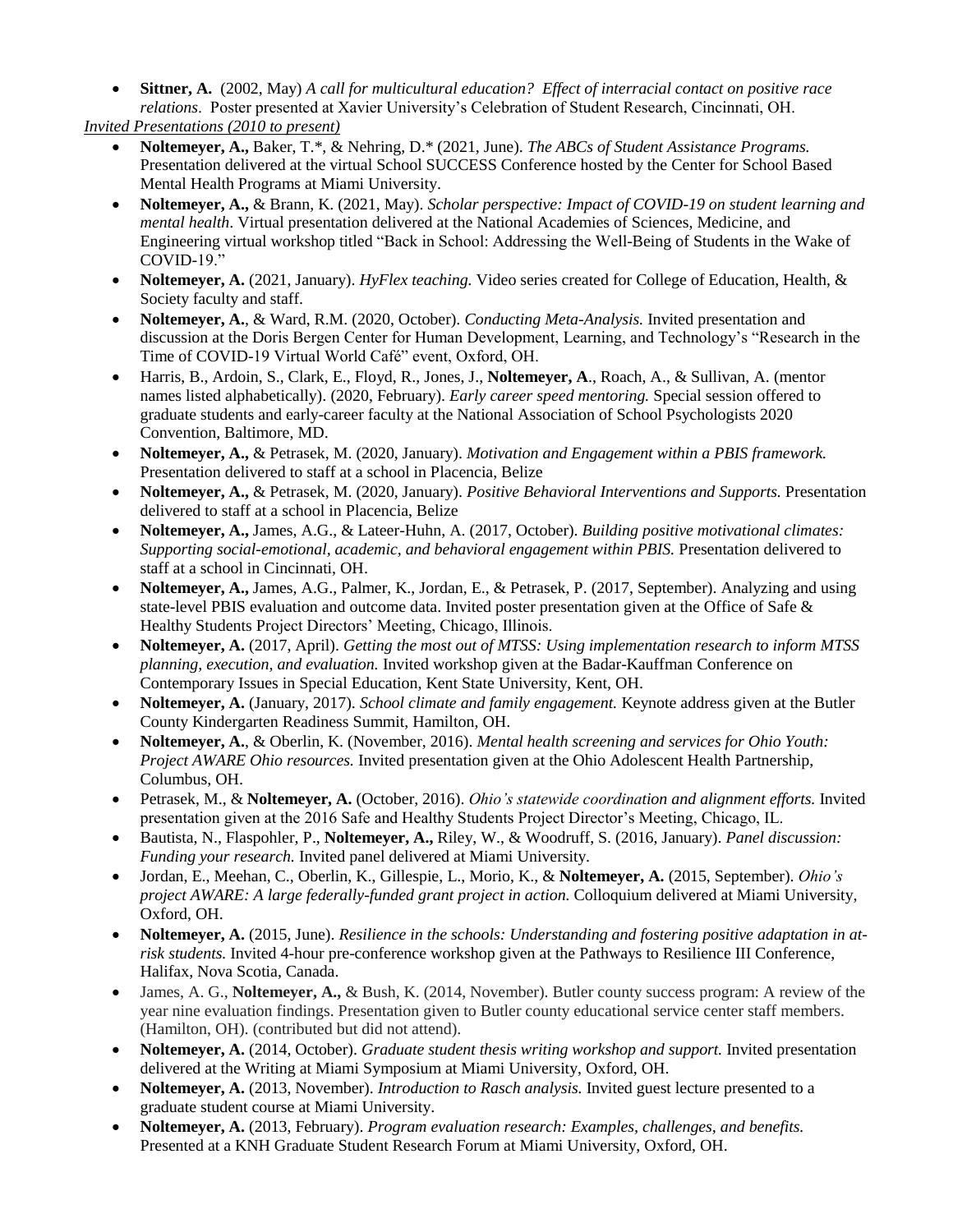**Noltemeyer, A.** (2011, October). *Race/ethnicity in school psychology and related fields.* Videoconference presentation given to graduate students and faculty at Indiana University, Bloomington, IN.

*Podcasts/Webinars*

- James, A.G. (host), & **Noltemeyer, A.** (2021). The value of reviewing. [Audio podcast]. Episode 2 of *The Editor's In: With Dr. Anthony James Jr.* Retrieved from https://soundcloud.com/chiquita-hughes-228786226/the-editors-inpodcast-episode-2?fbclid=IwAR1DJN7QynPyIEMovYUY1nquPrKQYhki\_1VWs9qg1EpwKjfLJt1zjEA9V8s
- Palmer, K.\*, Shaw, K.\*, & **Noltemeyer, A.** (2016). *School-Wide universal screening for behavior and mental health issues: Implementation guidance* [Webinar]. Retrieved from oberlinkconsulting.com
- **Noltemeyer, A.L.** (2013). *Introduction to the online collection "resilience across contexts"* [Audio podcast]. Retrieved from

[http://spi.sagepub.com/site/Podcast/4\\_Noltemeyer\\_School\\_Psychology\\_International\\_Resilience.mp3?ctkey=SPIPOD](http://spi.sagepub.com/site/Podcast/4_Noltemeyer_School_Psychology_International_Resilience.mp3?ctkey=SPIPODCAST2ENG) [CAST2ENG](http://spi.sagepub.com/site/Podcast/4_Noltemeyer_School_Psychology_International_Resilience.mp3?ctkey=SPIPODCAST2ENG)

- o Mandarin Chinese version retrieved from [http://spi.sagepub.com/site/Podcast/6\\_Mandarin\\_translation\\_of\\_Noltemeyer\\_School\\_Psychology\\_Intern](http://spi.sagepub.com/site/Podcast/6_Mandarin_translation_of_Noltemeyer_School_Psychology_International.mp3?ctkey=SPIPODCAST2MAND) [ational.mp3?ctkey=SPIPODCAST2MAND](http://spi.sagepub.com/site/Podcast/6_Mandarin_translation_of_Noltemeyer_School_Psychology_International.mp3?ctkey=SPIPODCAST2MAND)
- **Noltemeyer, A.** (2011). *NASP dialogues: School psychology's Blueprint III: A survey of knowledge, use, and competence* [Audio podcast]*.* Retrieved from [http://www.nasponline.org/resources/podcasts/Blueprint-III.aspx.](http://www.nasponline.org/resources/podcasts/Blueprint-III.aspx)

# **PROFESSIONAL AND UNIVERSITY SERVICE**

# **Service to the Profession**

*Editorship and Reviewing*

- Editor-in-Chief, *School Psychology International* (January 2016 to present)
	- o Oversee all journal operations, processing over 200 submissions per year (293 in 2020).
	- o Manage a global team of 56 Associate Editors, six Methodological Advisors, and four Senior Associate Editors.
- Ad hoc reviewer for *School Psychology* (February 2021, April 2021)
- Ad hoc reviewer for *Journal of STEM Education Research* (December 2020)
- Ad hoc grant proposal reviewer, National Science Foundation (September-October, 2020)
- Ad hoc grant proposal reviewer, Swiss National Science Foundation (November-December 2018)
- Editorial Board, *Colloquium Humanarum* (December 2016 to present)
- Ad hoc reviewer for a special issue of *Psychology in the Schools* (February 2018)
- Book proposal reviewer (September 2016)
- Ad hoc reviewer for *Pediatrics* (December 2015)
- Co-Editor, *School Psychology International* (January, 2015 to January 2016)
- Senior Associate Editor, *School Psychology International* (July, 2013 to December 2014)
- Associate Editor, *School Psychology International* (January 2013 to July 2013)
- Editorial board, *Journal of School Psychology* (July 2014 to January 2016)
- Editorial board, *Journal of Educational and Psychological Consultation* (March 2011 to December 2014)
- Chapter reviewer, *Handbook of multicultural school psychology: An interdisciplinary perspective, Second Edition*  (October 2013)
- Ad hoc reviewer for *Contemporary School Psychologist* (September 2013)
- Ad hoc reviewer for *The Urban Review* (July 2013)
- Ad hoc reviewer for *Journal of Applied School Psychology* (June 2013; November 2013; May 2014; July 2014; October 2015; March 2016)
- Ad hoc reviewer for a special issue of *Psychology in the Schools* (September 2012)
- Ad hoc reviewer for *Urban Education* (May 2012)
- Ad hoc reviewer for *Journal of School Psychology* (March 2012; 2 manuscripts in April 2014; February 2016; March 2016; April 2017; May 2017; June 2018)
- Ad hoc reviewer for *Journal of Educational and Psychological Consultation* (September 2010)
- Ad hoc reviewer for *School Psychology International* (September 2010)
- Ad hoc reviewer for *School Psychology Forum* (March 2009; June 2016)
- Ad hoc reviewer for the *Journal of Psychoeducational Evaluation* (August 2006)
- Ad hoc reviewer for *School Psychology Review* (September 2006; January 2007)

*Professional Organizations*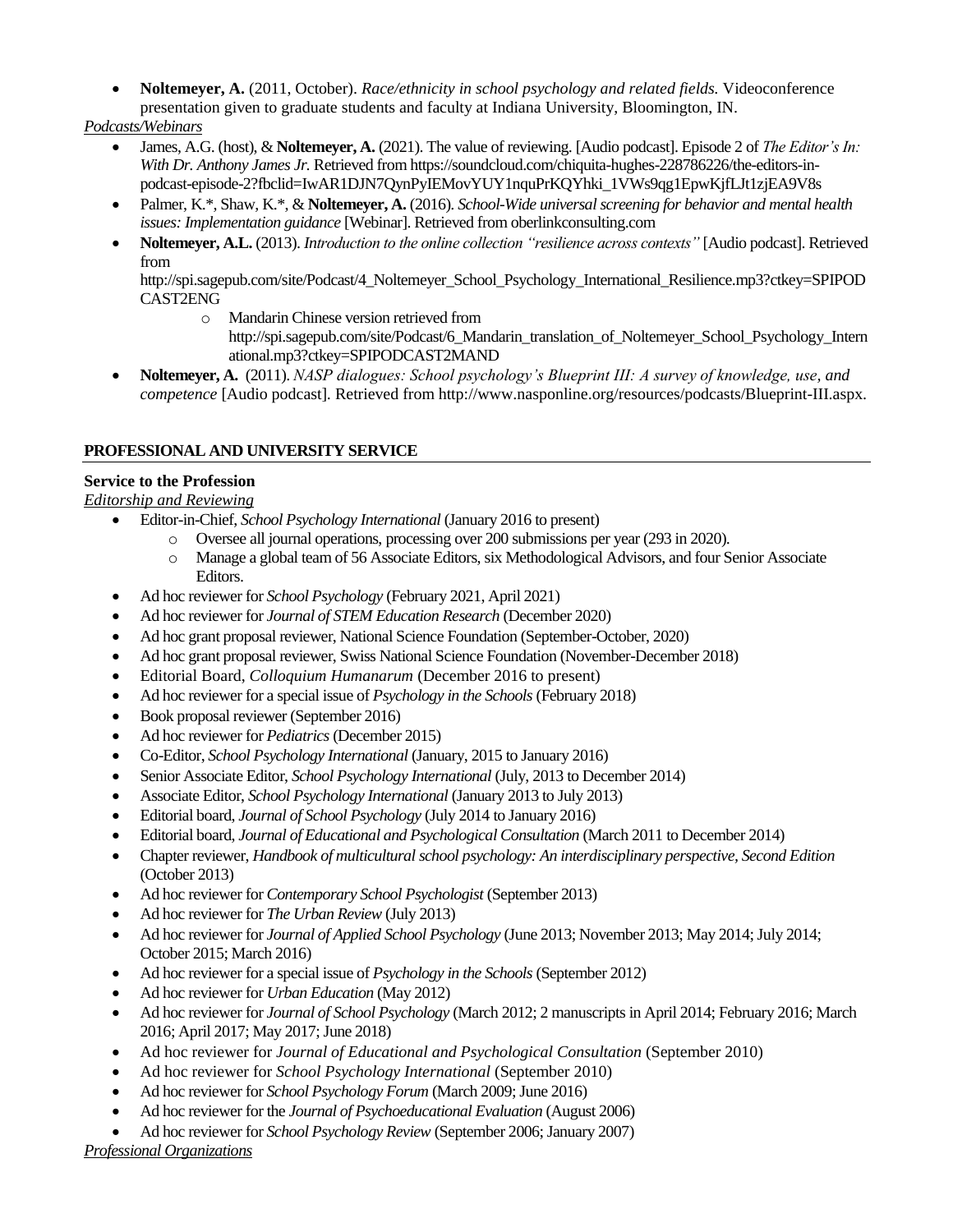- Member of the Society for the Study of School Psychology (SSSP) Early Career Research Award Committee (2017 to present)
	- o Chair starting in November 2019 (2 year term)
- Member of the Fall Conference Committee, Ohio School Psychologists Association (2015 to 2018)
- Past-President of the Ohio School Psychologists Association (2014-2015), an organization of 1,000+ members
	- o Active member of the Fiscal Advisory Committee, Personnel Committee, Planning and Development Committee, and Multicultural Committee
- Secretary/Treasurer of the Ohio Inter-university Council for School Psychology Trainers (2014 to 2017)
- Selection committee for the Valorie Wolcott Mendelson Scholarship in 2014
- International School Psychologists Association Scientific Committee member (2015 to 2017)
- President of the Ohio School Psychologists Association (2013-2014), an organization of 1,000+ members
	- o Chair of the Planning and Development Committee, active member of the Fiscal Advisory Committee, Ad hoc member of all other committees
	- Worked with diverse constituents to develop and implement the organization's first 5-year strategic plan and first equal opportunity and nondiscrimination statement.
- President-elect of the Ohio School Psychologists Association (2012-2013)
- Member of a state-level task force designed to develop an instrument to evaluate school psychologist effectiveness (2013)
- Ohio Inter-university Council for School Psychology Trainers member and workgroup member (2010 to present)
- Presentation proposal reviewer for the NASP 2011, 2012, 2013, and 2014 conventions
- Regular contributor to *The Ohio School Psychologist* (fall 2008 to winter 2015)

*Other*

- External reviewer for three candidates at other universities seeking promotion and/or tenure (2 in 2018, 1 in 2019)
- Ohio PBIS Network member (fall 2014 to fall 2019)
- Quality Leadership Team member at Trumbull County Educational Service Center (2009-2010)
- Ph.D. Representative for the Student Affiliates in School Psychology (SASP) organization at Kent State University (2007-2008)

## **Service to the University**

*Departmental Service*

- EDP Promotion and Tenure Committee member (2015-2018, 2021 to present)
- Graduate student social justice book club organizer/facilitator (January 2020)
- Visiting Assistant Professor search committee chair (fall 2018)
- EDP (Educational Psychology) Assistant Professor search committee (2017-2018)
- EDP Assistant Professor search committee chair (2016-2017)
- EDP Visiting Assistant Professor search committee chair (2015-2016)
- EDP graduate studies committee (2016-2019)
- School psychology program coordinator (2014-2019)
- School Psychology Advisory Committee chair (2014-2018)
- School psychology program co-coordinator (spring 2014)
- Faculty advisor for the Student Association for School Psychology (SASP) at Miami (2014-2018)
- Search committee for an EDP faculty position (2013-2014)
- Principal writer for the school psychology SPA report for re-accreditation (2013-2014)
- School psychology program committee at Miami University (fall 2010 to present)

#### *Divisional Service*

- EHS Dean's search committee member (fall 2020)
- EHS Data and Planning Analyst search committee chair (fall 2018)
- EHS Diversity Task Force (fall 2017 to spring 2019)
- EDL Interdisciplinary PhD Steering Committee (2016-2018)
- EHS Red Carpet Day presenter for prospective students and their families (October 2016)
- Peer evaluator for an Assistant Professor's teaching (November 2016; January 2017)
- EHS Governance Committee (2011 to 2013 and 2015 to 2017; chair in 2016)
- Educational Leadership department affiliate (February 2015 to present)
- EHS Assessment Advisory Committee (2013-2015)
- Chalk and Wire presenter for new faculty (2012, 2013)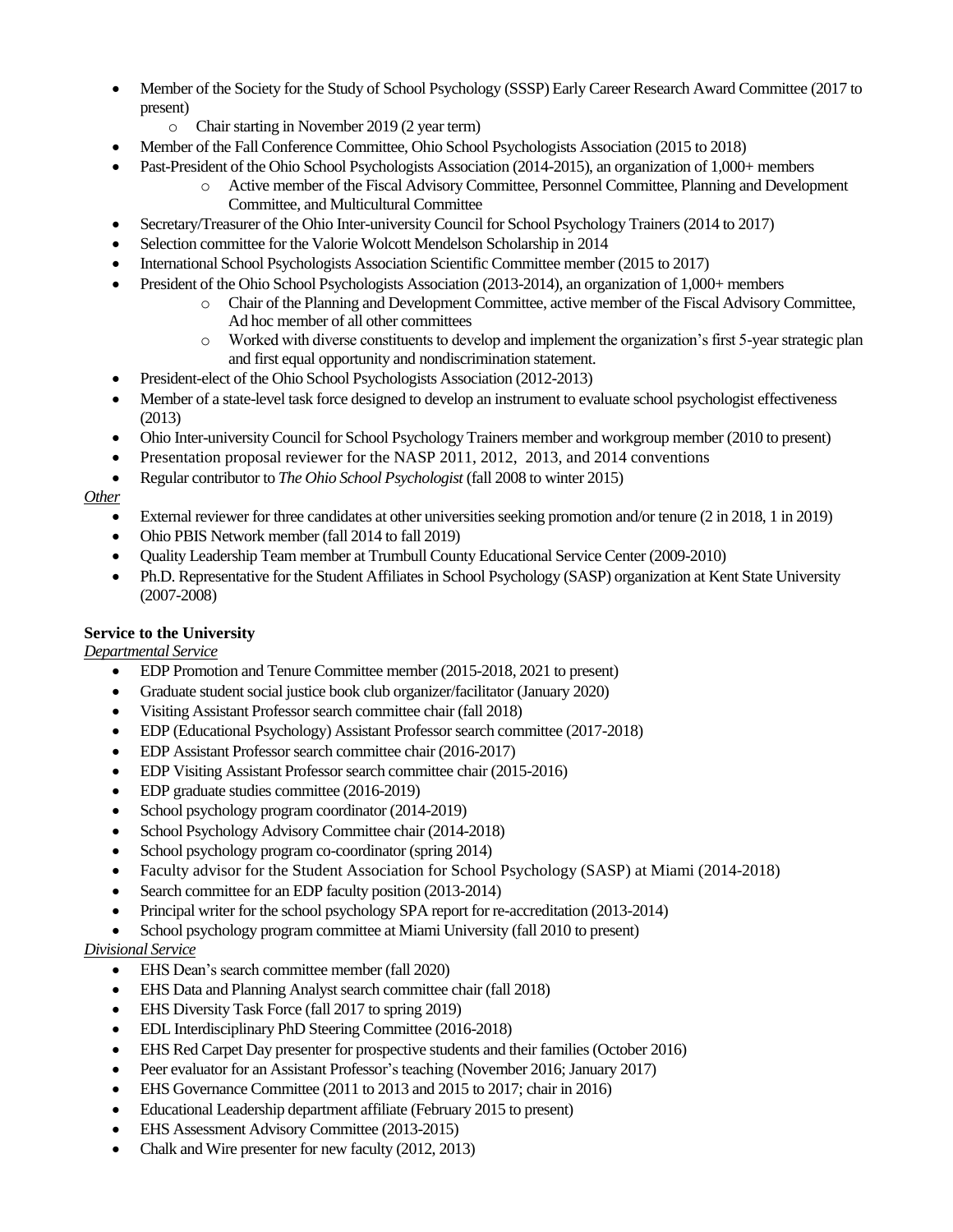- FSW faculty search committee (2012-2013)
- Bridge's Program event participant (2012)
- EHS Open House recruitment event participant (2012)
- EHS "Make it Miami Day" event participant (2011-2012)

## *University Service*

- Invited panelist at an event on responding to reviewer feedback, hosted by the Office of Research and Innovation at Miami University as part of the New Faculty Grant Planning and Support Program (February 2021)
- Search committee member for the Vice President for Research and Innovation position (October 2019 to August 2020)
- Steering Committee for the Institute for Miami Leadership Development (IMLD; March 2019 to December 2020)
- Associate Director of the Doris Bergen Center for Human Development, Learning, and Technology (CHDLT; April 2017 to August 2021)
- Summer Reading Program facilitator or first year undergraduate students(August 2019)
- CAEP Steering Committee (August 2019 to present)
- Miami University Striders running club faculty advisor (August 2015 to May 2018)
- Graduate School Cross Cultural Mentoring program (September 2016 to present)
- Make it Miami Day presenter in 2016
- Doctoral comprehensive exam committee member for many students  $(11+)$  outside of my department
- University Teacher Education Committee (UTEC) (2015-2016; 2018-2019)
- Center for Human Development, Learning, and Technology (CHDLT) Executive Board member (fall 2014 to present)
- Academic Achievement Assistantship committee member (August 2012 to August 2014)
- "Make it Miami Day" event participant (multiple years since 2011)
- Graduate Achievement Fund subcommittee member (2010 to 2012)

## **HONORS AND RECOGNITIONS**

- Selected as a member of the Society for the Study for School Psychology (June 2017 to present)
- Appointed Level A Advisor Status in March 2016
- Received the Robert H. and Nancy J. Blayney Professorship from the Miami University Office of the Provost in 2013, 2014
- Awarded the Pearson/Trainers of School Psychology Professional Development Scholarship for Junior faculty in 2012
- Selected to participate in the 2011 School Psychology Research Collaboration Conference (SPRCC) as an Early Career **Scholar**
- Selected as a Faculty Associate of the Center for Human Development, Learning, and Technology at Miami University (2010 to present)
- Appointed Level A Graduate Faculty Status in September 2010
- Received a Special Professional Accomplishments award from the Trumbull County Educational Service Center in 2009 and 2010

#### **COURSES TAUGHT 2010-PRESENT**

- EDP 604- Role and Function of the School Psychologist
- EDP 652- Educational Research Practicum
- EDP 666- Educational Community Psychology: Consulting and Interviewing
- EDP 432, 532- Assessment, Evaluation, and Educational Planning for Children Age 3-8
- EDP 662- Social-Emotional/Behavioral Assessment
- EDP 578- Consultation and Collaboration
- EDP 795- Internship for Educational Specialist in School Psychology I
- EDP 796- Internship for Educational Specialist in School Psychology II
- EDP 277, 377, 477- Independent Studies
- EDP 800- Thesis Advising
- EDL 850- Doctoral Dissertation
- UNV 101- I am Miami (First Year Experience Course)